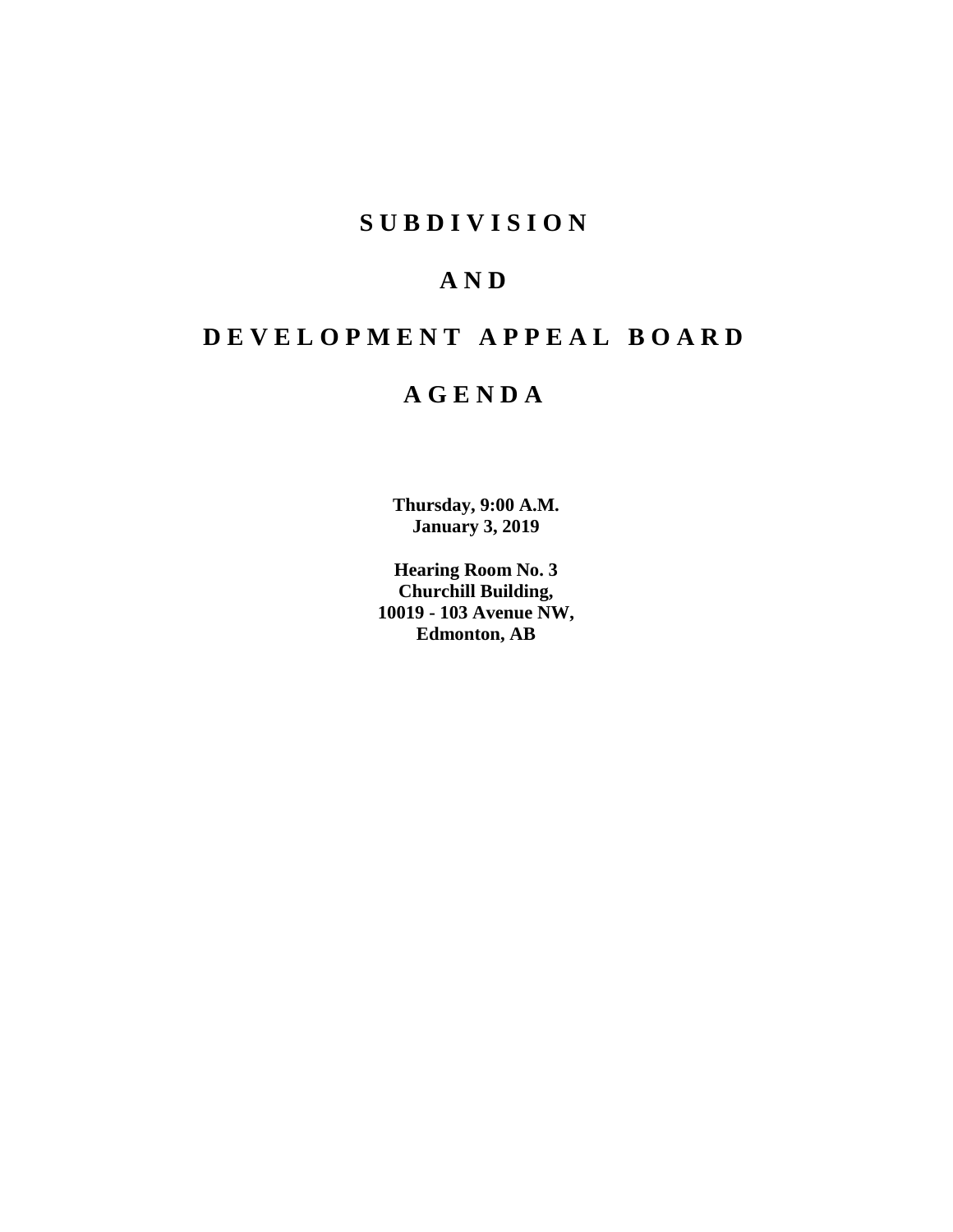## **SUBDIVISION AND DEVELOPMENT APPEAL BOARD HEARING ROOM NO. 3**

|              | 9:00 A.M.    | SDAB-D-19-003 |                                                                                                                                                                                                                                                                      |
|--------------|--------------|---------------|----------------------------------------------------------------------------------------------------------------------------------------------------------------------------------------------------------------------------------------------------------------------|
|              |              |               | To change the Use from a Single Detached<br>House to a Child Care Service (maximum 53<br>children) and to construct interior and exterior<br>alterations (outdoor play space and rear concrete<br>pad).                                                              |
|              |              |               | 16210 - 87 Avenue NW<br>Project No.: 284529038-001                                                                                                                                                                                                                   |
|              |              |               |                                                                                                                                                                                                                                                                      |
| $\mathbf{I}$ | 11:00 A.M.   | SDAB-D-19-004 | To construct interior and exterior alterations to a<br>Restaurant and Drive-in Food Service (facade<br>improvement, reconfigure parking area and<br>drive-in, improved Landscaping, and construct a<br>covered patio; Public Area: 152 square metres)<br>(McDonalds) |
|              |              |               | 8415 - 109 Street NW<br>Project No.: 263121901-001                                                                                                                                                                                                                   |
|              | $NOTF \cdot$ |               | IInless otherwise stated all references to "section numbers" refer to                                                                                                                                                                                                |

*NOTE: Unless otherwise stated, all references to "section numbers" refer to the authority under the Edmonton Zoning Bylaw 12800.*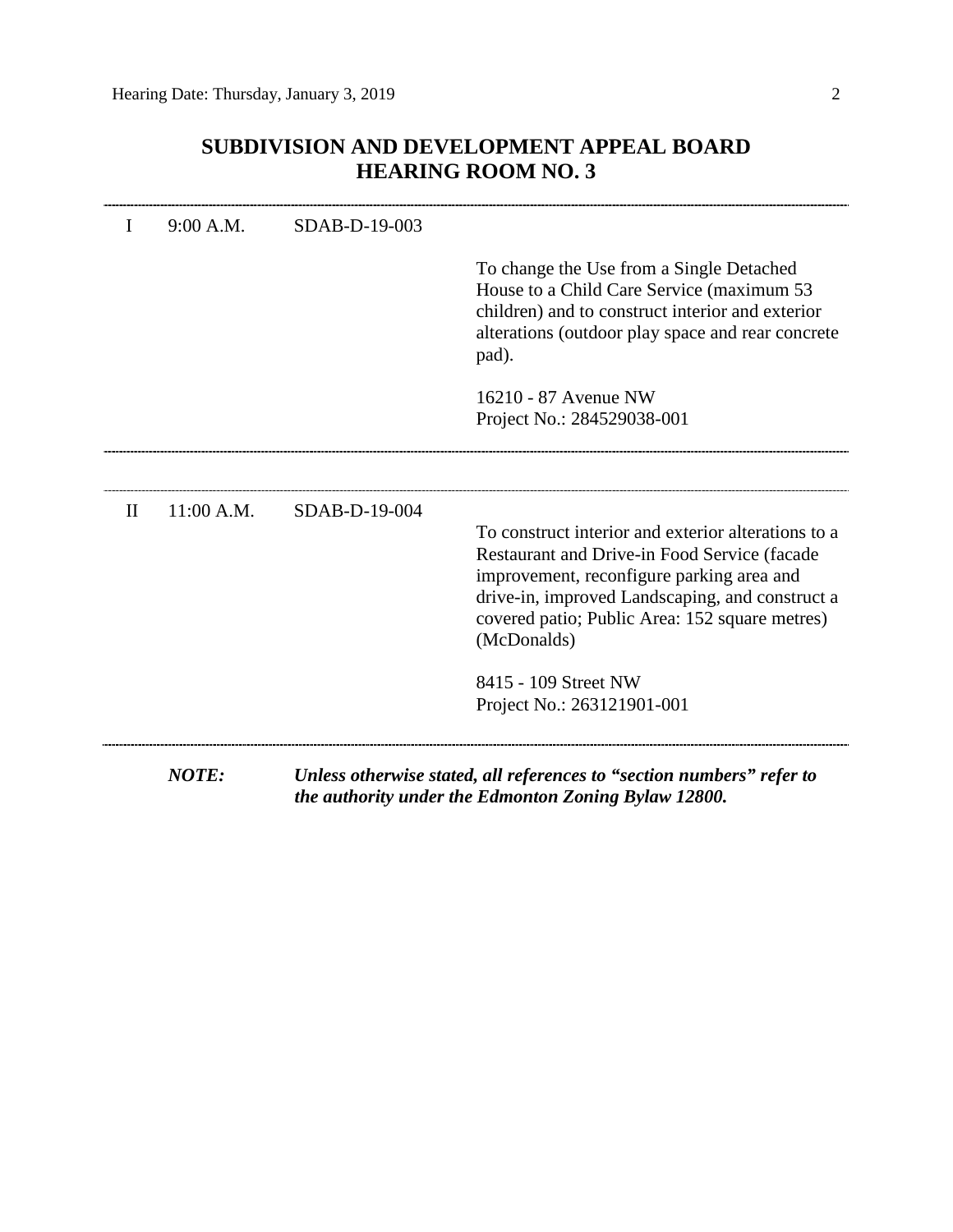### **ITEM I: 9:00 A.M. FILE: SDAB-D-19-003**

and rear concrete pad).

### AN APPEAL FROM THE DECISION OF THE DEVELOPMENT OFFICER BY AN ADJACENT PROPERTY OWNER

### APPELLANT:

APPLICATION NO.: 284529038-001 APPLICATION TO: Change the Use from a Single Detached House to a Child Care Service (maximum 53 children) and to construct interior and exterior alterations (outdoor play space

# DECISION OF THE DEVELOPMENT AUTHORITY: Approved with Conditions DECISION DATE: August 16, 2018 DATE OF APPEAL: September 9, 2018 NOTIFICATION PERIOD: August 23, 2018 through September 13, 2018 RESPONDENT: A. Siddiqui MUNICIPAL DESCRIPTION OF SUBJECT PROPERTY: 16210 - 87 Avenue NW LEGAL DESCRIPTION: Plan 6151KS Blk 8 Lot 90 ZONE: (RF1) Single Detached Residential Zone OVERLAY: Mature Neighbourhood Overlay STATUTORY PLAN: N/A

### *Grounds for Appeal*

The Appellant provided the following reasons for appealing the decision of the Development Authority:

1. Access to the day care property is poor. The property sits at the end of the service road on the north side of 87 Ave. It is a dead end. In the morning this service road is full of parked cars. Drop off vehicles entering this service road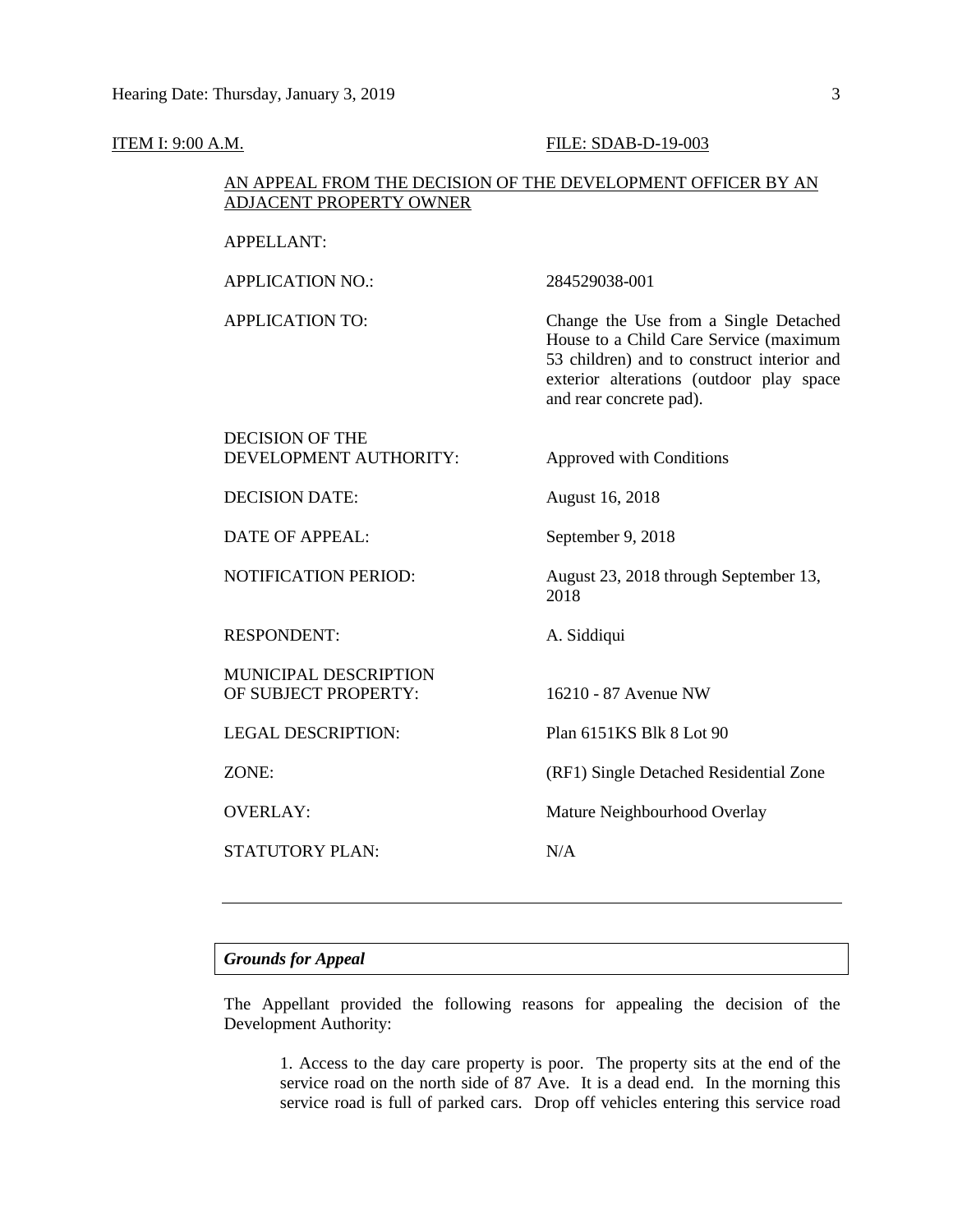will have difficulty finding parking and may have to back out of the service road once they have left their children.

2. Due to situation above, customers travelling east on 87 Ave may use the service road on the south side of the avenue. Our house sits directly at the traffic lights. This will be a prime location for parking and drop off. We have a front driveway which historically gets blocked regularly by cars parking illegally. This is dangerous for us backing out of the driveway and for traffic using this service road.

3. Customers travelling east on 87 Ave and turning north on 163 Street to drop off their children will have a difficult time. There is a large volume of commuter traffic going north on 163 Street due to two high schools Jasper Place High School and St. Francis Xavier High School and access to Stony Plain Road and 107th Ave. Again, the service road access to the day care property is a dead end.

4. The day care permit allows a maximum of 53 children. The staff parking required may be inadequate on the proposed rear concrete pad. Therefore, there will be more full-time parkers utilizing the already maxed out street parking.

5. How can that size of the house and yard accommodate 53 children plus staff required to look after that number of children?

6. Winter concerns are that traffic moves very slowly due to the road conditions. This will cause more delays and frustration for commuters resulting in more chances for vehicles running amber lights, etc.

7. Where will the day care empty their snow from the concrete pad? Will they be getting it commercially removed?

8. Safety concerns with customers driving/parking appropriately. Drivers already using the south side service roads as shortcuts. This service road itself has a high pedestrian traffic. -This is one of the reasons that the north side service road in front of the proposed day care property was blocked over fifteen years ago.

9. There is poor access to the property for emergency vehicles to the properly. Will there be Muster Points for the children?

10. The west end LRT line is scheduled to go down 87 Ave. This will reduce the number of lanes on 87 Ave and the removal of the service roads. This will affect available parking. Especially when there is a snow route ban. This may generate increased parking in the area by LRT users.

### *General Matters*

### **Appeal Information:**

The Subdivision and Development Appeal Board made and passed the following motion on September 13, 2018: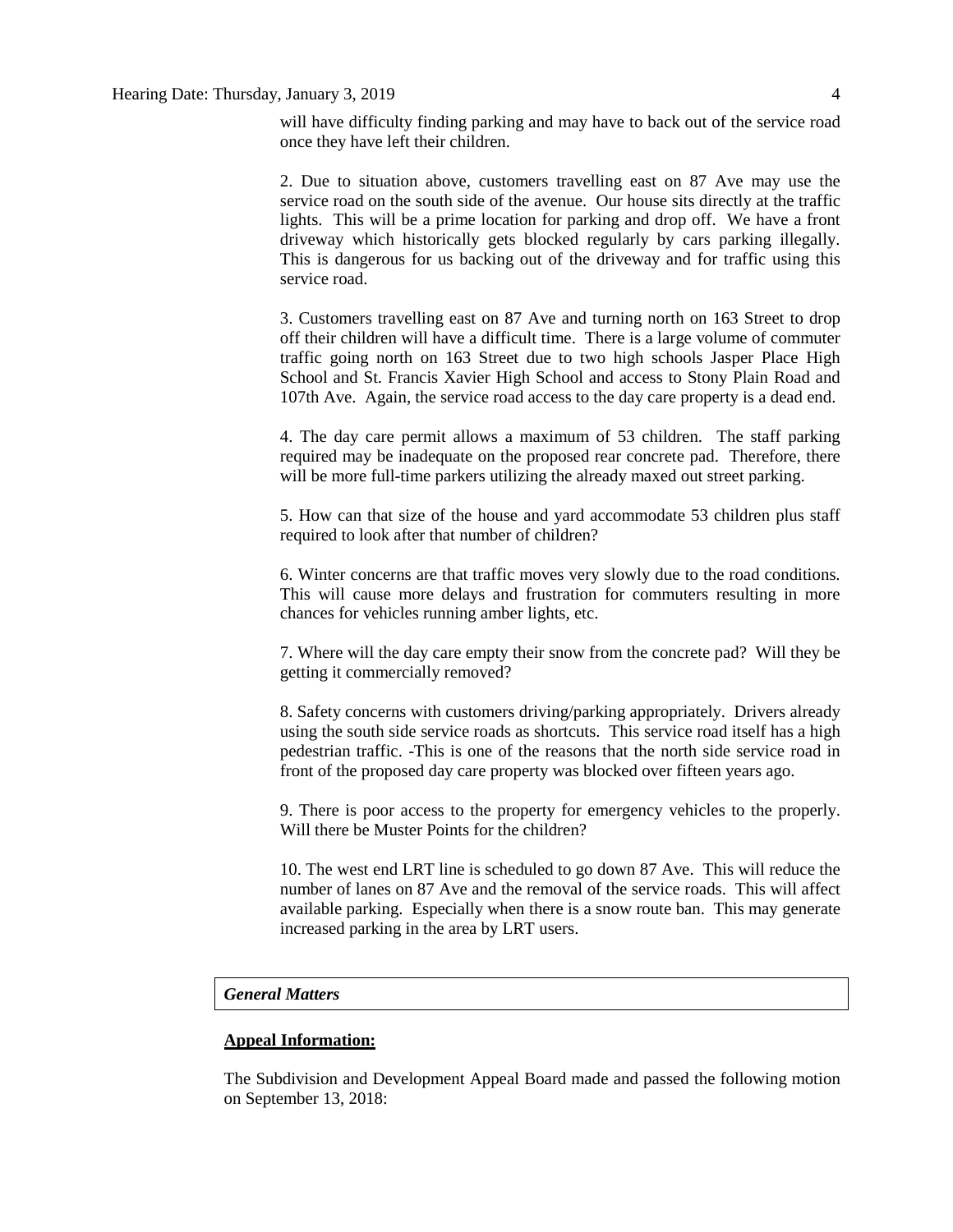### **"That the appeal hearing be scheduled for January 3, 2019."**

The *Municipal Government Act*, RSA 2000, c M-26 states the following:

### **Grounds for Appeal**

**685(1)** If a development authority

- (a) fails or refuses to issue a development permit to a person,
- (b) issues a development permit subject to conditions, or
- (c) issues an order under section 645,

the person applying for the permit or affected by the order under section 645 may appeal to the subdivision and development appeal board.

**(2)** In addition to an applicant under subsection (1), any person affected by an order, decision or development permit made or issued by a development authority may appeal to the subdivision and development appeal board.

### **Appeals**

**686(1)** A development appeal to a subdivision and development appeal board is commenced by filing a notice of the appeal, containing reasons, with the board,

- (a) in the case of an appeal made by a person referred to in section 685(1)
	- (i) with respect to an application for a development permit,
		- (A) within 21 days after the date on which the written decision is given under section 642, or
		- (B) if no decision is made with respect to the application within the 40-day period, or within any extension of that period under section 684, within 21 days after the date the period or extension expires,

or

- (ii) with respect to an order under section 645, within 21 days after the date on which the order is made, or
- (b) in the case of an appeal made by a person referred to in section 685(2), within 21 days after the date on which the notice of the issuance of the permit was given in accordance with the land use bylaw.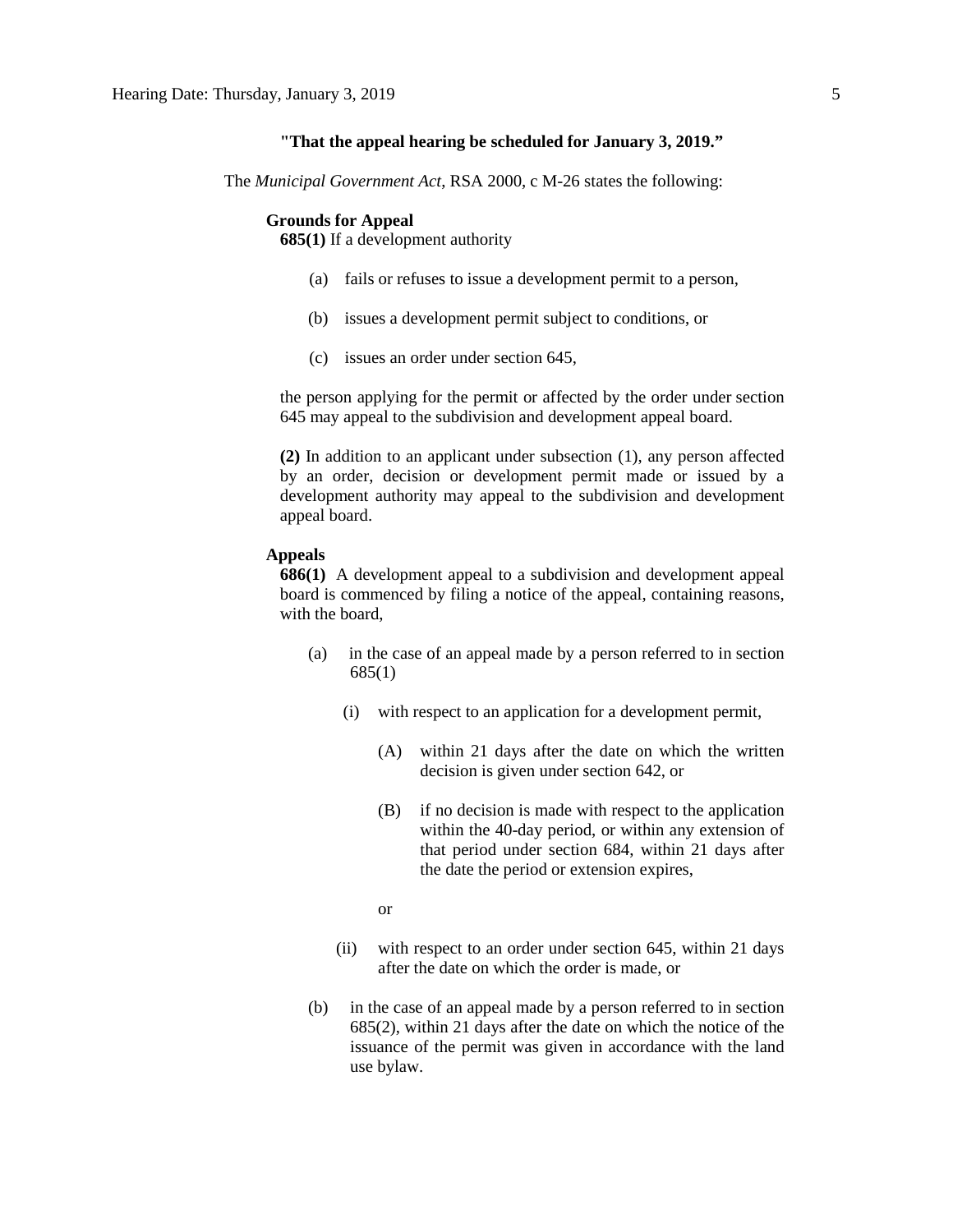### **Hearing and Decision**

**687(3)** In determining an appeal, the subdivision and development appeal board

- …
- (a.1) must comply with the land use policies;
- (a.2) subject to section 638, must comply with any applicable statutory plans;
- (a.3) subject to clauses (a.4) and (d), must comply with any land use bylaw in effect;
- (a.4) must comply with the applicable requirements of the regulations under the Gaming, Liquor and Cannabis Act respecting the location of premises described in a cannabis licence and distances between those premises and other premises;
	- …
	- (c) may confirm, revoke or vary the order, decision or development permit or any condition attached to any of them or make or substitute an order, decision or permit of its own;
	- (d) may make an order or decision or issue or confirm the issue of a development permit even though the proposed development does not comply with the land use bylaw if, in its opinion,
		- (i) the proposed development would not
			- (A) unduly interfere with the amenities of the neighbourhood, or
			- (B) materially interfere with or affect the use, enjoyment or value of neighbouring parcels of land,

and

(ii) the proposed development conforms with the use prescribed for that land or building in the land use bylaw.

### **General Provisions from the** *Edmonton Zoning Bylaw:*

Under section 110.3(1), **Child Care Services** is a **Discretionary Use** in the **(RF1) Single Detached Residential Zone.**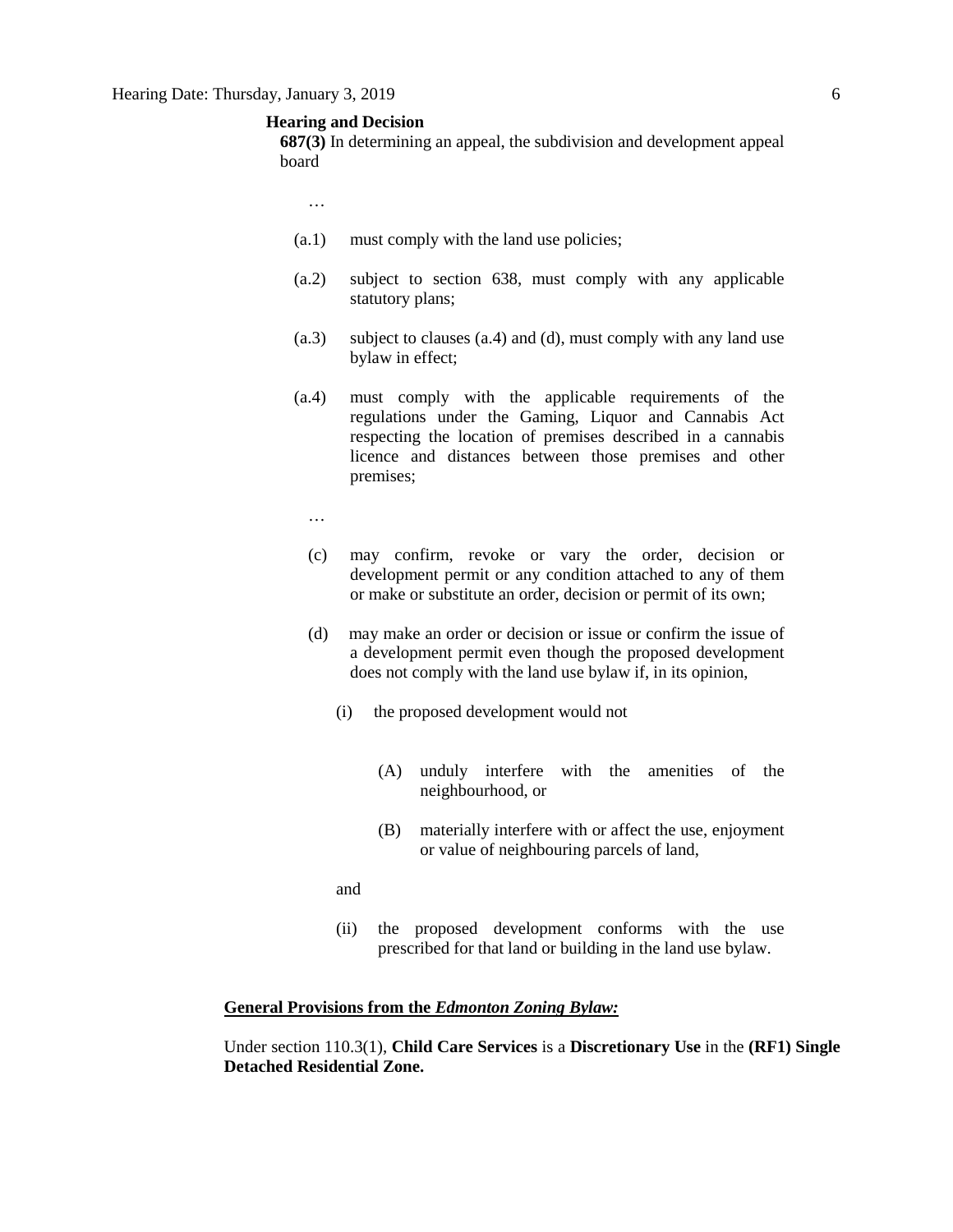### Under Section 7.8(2), **Child Care Services** means:

a development intended to provide care, educational activities and supervision for groups of seven or more children under 13 years of age during the day or evening, but does not generally include overnight accommodation. This Use typically includes daycare centres; out-ofschool care centres; preschools; and dayhomes/group family care providing child care to seven or more children within the care provider's residence.

### Section 110.1 states that the **General Purpose** of **(RF1) Single Detached Residential Zone** is:

to provide for Single Detached Housing while allowing other forms of small scale housing in the form of Secondary Suites, and Garden Suites, as well as Semi-detached Housing and Duplex Housing under certain conditions.

### Section 814.1 states that the **General Purpose** of the **Mature Neighbourhood Overlay Overlay** is:

to regulate residential development in Edmonton's mature residential neighbourhoods, while responding to the context of surrounding development, maintaining the pedestrian-oriented design of the streetscape, and to provide an opportunity for consultation by gathering input from affected parties on the impact of a proposed variance to the Overlay regulations.

### *Fence Height*

Section 49.1 states the following with respect to Fences, walls and gates:

…

…

- e. On a Corner Site, the Height of a Fence, wall, or gate shall not exceed:
	- i. 1.2 m for the portion of the Fence, wall, or gate constructed in the Front Yard,
	- ii. 1.2 m for the portion of the Fence, wall, or gate situated between the flanking Side Lot Line and the foremost side Façade of the principal structure, and extending from the Front Lot Line to the Rear Lot Line, and
	- iii. 1.85 m in all other Yards.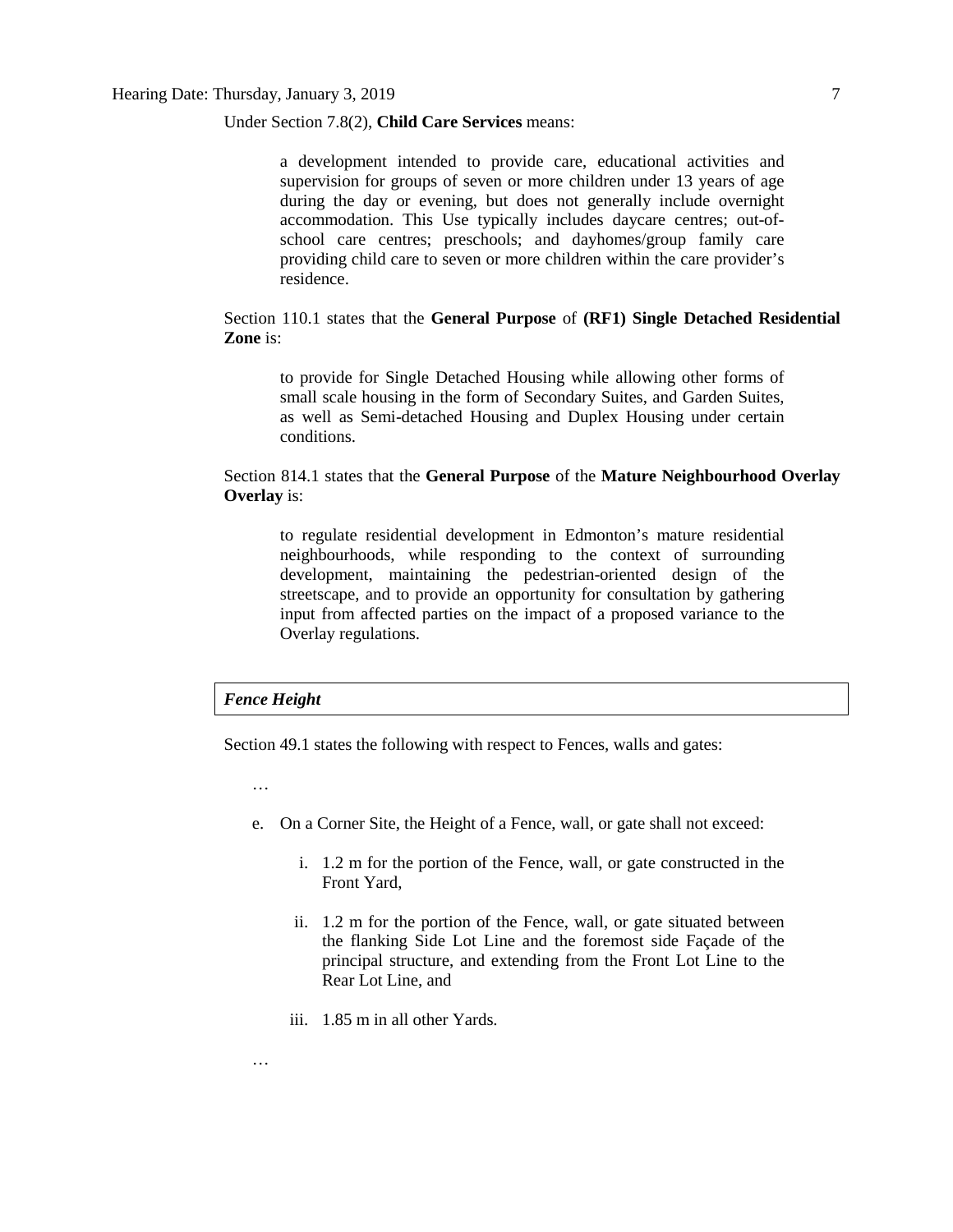Under section 6.1, **Corner Site** means:

an area of land consisting of one or more adjacent Lots where at least one Lot is:

- a. located at the intersection of two public roadways, other than Lanes; or
- b. abuts a public roadway, other than a Lane, which changes direction at any point where it abuts the Site;

provided that in both cases the Site shall not be considered a Corner Site where the contained angle formed by the intersection or change of direction is an angle of more than 135 degrees. In the case of a curved corner, the angle shall be determined by the lines tangent to the property line abutting the public roadways, provided the roadway is not a Lane, at the point which is the extremity of that property line. In the case of a curved corner, the point which is the actual corner of the Site shall be that point on the property line abutting the public roadway, provided the roadway is not a Lane, which is nearest to the point of intersection of the tangent lines.



Under section 6.1, **Façade** means:

the exterior outward face of a building. Typically, the façade of interest is that surface that serves as the front of that building and faces a building's primary street. Buildings on the corner of two streets or a street and an alley present two public façades.

Under section 6.1, **Fence** means "a structure constructed at ground level, used to prevent or restrict passage, provide visual screening, noise attenuation, Landscaping, or to mark a boundary."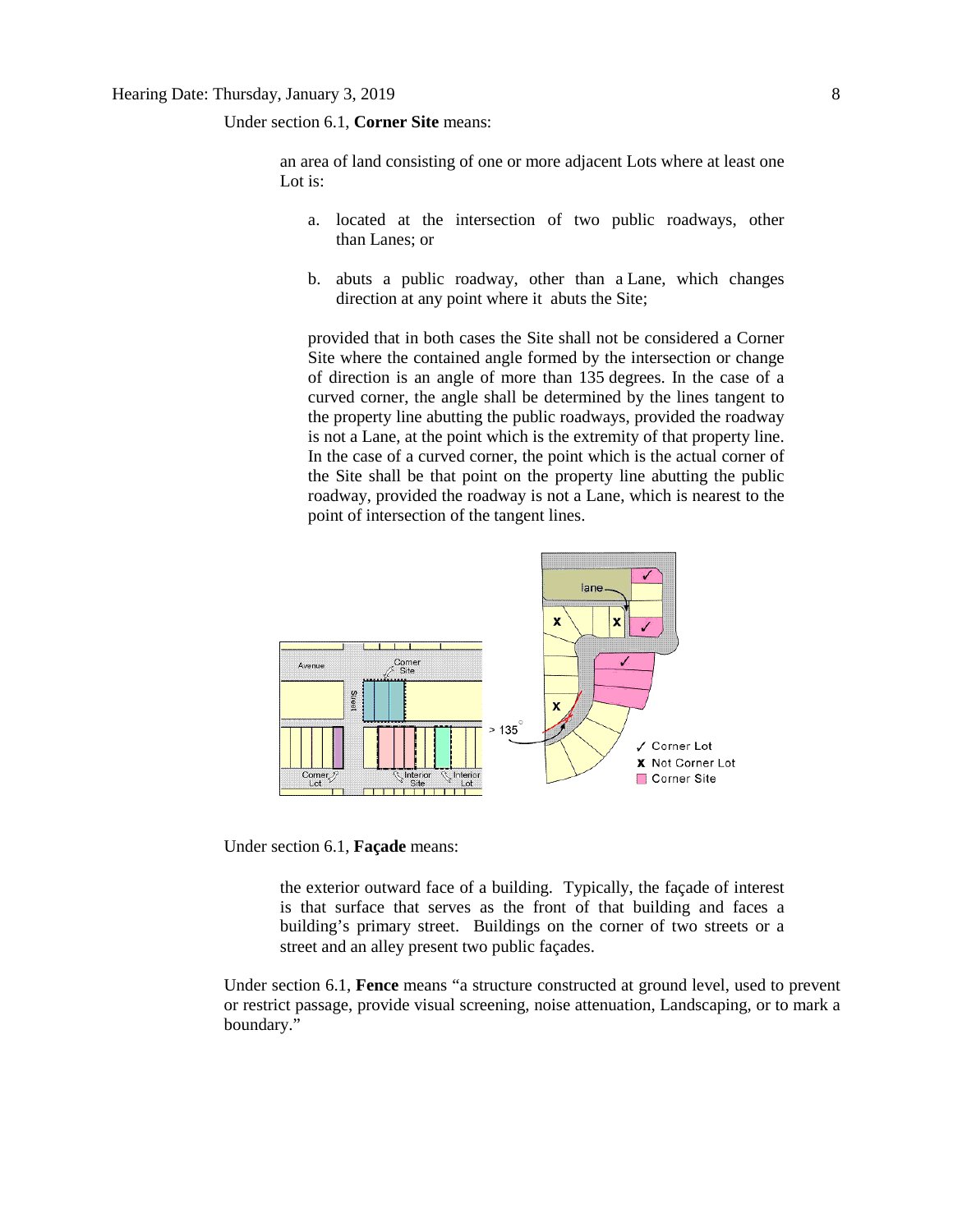Under section 6.1, **Front Yard** means:

the portion of a Site abutting the Front Lot Line extending across the full width of the Site, situated between the Front Lot Line and the nearest wall of the principal building, not including projections.



Under section 6.1, **Side Lot Line** means:

Rear Lot Line Side Lot<br>Line HOUSE **HOUS** HOLISE Front Lot Lin PUBLIC ROADWAY

the property line of a lot other than a Front Lot Line or Rear Lot Line;

### **Development Officer's Determination**

**Fence Height - The fence along 163 Street NW is 1.83m high, instead of 1.2m (Section 49.1(e))** [unedited]

*Section 80 – Child Care Services*

A [Child Care Service](javascript:void(0);) shall comply with the following:

1. Child Care Services Site Plan and Development Application Content: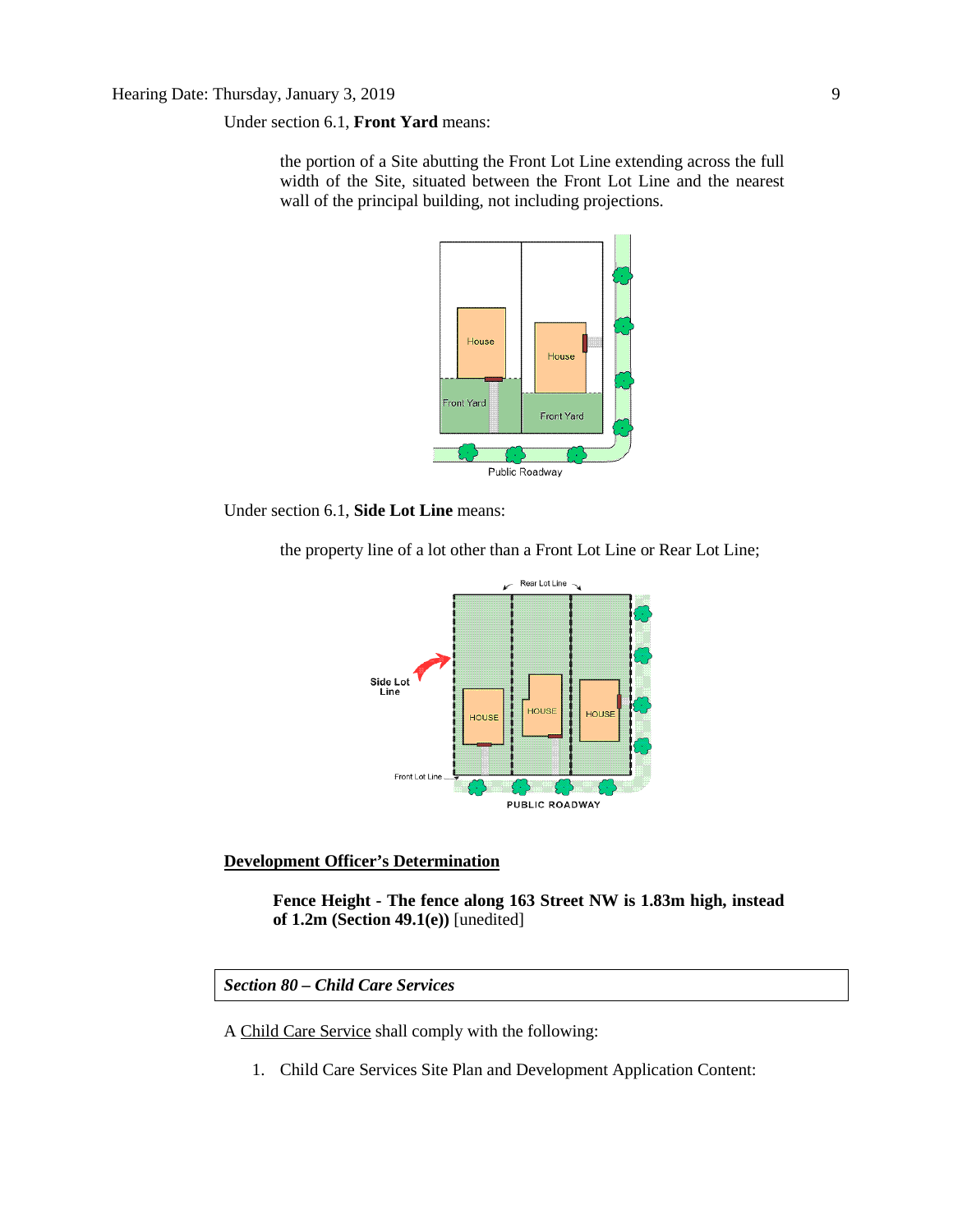- a. In addition to the requirements of Section 13, every application for a Development Permit for a Child Care Services Use shall include a Site plan and floor plan that combined, includes all information required in the Child Care Services Checklist.
- 2. Location requirements:
	- a. No portion of a Child Care Services Use, including the building bay and on-Site outdoor play space, where provided, shall be located adjacent to a building bay with an approved development permit for the following Uses:
		- i. Automotive and Equipment Repair Shops
		- ii. Fleet Services
		- iii. Funeral, Cremation and Internment Services
		- iv. General Industrial Uses
		- v. Rapid Drive-through Vehicle Services, or
		- vi. Vehicle and Equipment Sales/Rentals.
	- b. No portion of a Child Care Services Use, including the building, building bay or on-Site outdoor play space, where provided, shall be located on a Site or adjacent to a Site with an approved development permit for the following Uses:
		- i. Land Treatment
		- ii. Major Impact Utility Services, or
		- iii. Minor Impact Utility Services.
	- c. No portion of a Child Care Services Use, including the building, building bay and on-Site outdoor play space, where provided, shall be located within 50 m of a Major Service Station, a Minor Service Station or a Gas Bar. This distance shall be measured from the closest pump island, fill pipes, vent pipes, or service station or gas bar building, to the Child Care Services Use.
	- d. Where Site conditions exist which may negatively impact the Child Care Services Use, including but not limited to trash collection areas, large parking lots, loading docks, rail lines, or arterial public roadways, the applicant shall design the building, entrances, playspaces, landscaping, and Fencing, or similar, to mitigate these conditions to the satisfaction of the Development Officer.
	- e. Where Child Care Services is proposed on a Site zoned (IB) Business Industrial Zone, (IL) Light Industrial Zone, or (EIB) Ellerslie Business Industrial Zone, it shall only be allowed if the Site development forms part of an office park development or commercial strip mall.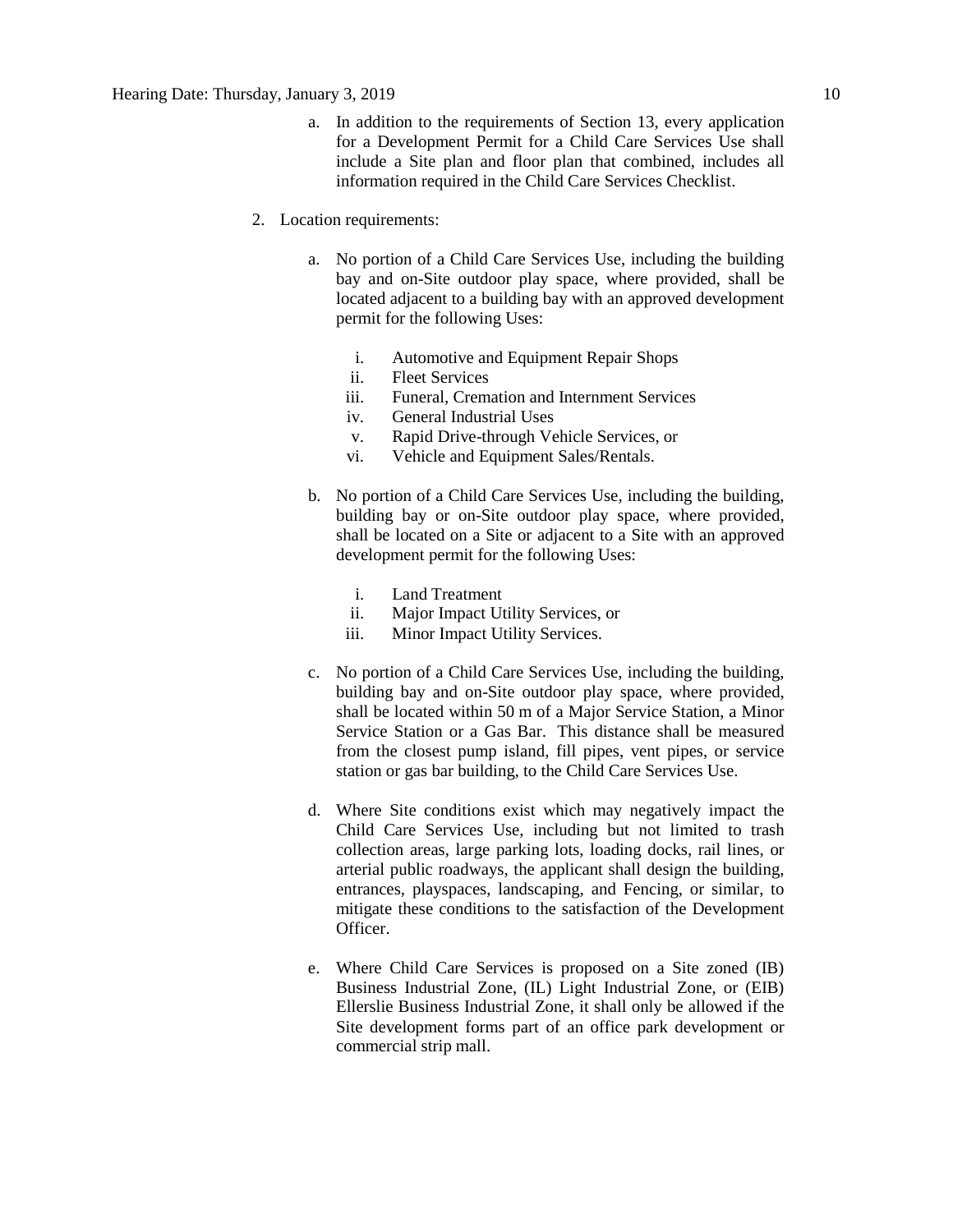- 3. Playspace requirements
	- a. Where outdoor play space is provided at ground level it shall be allowed in any Yard. It shall be Fenced on all sides and all gates shall be self-latching. Fencing shall not be required where outdoor play space is proposed to share existing play equipment on Sites zoned (US) Urban Services Zone or (AP) Public Parks Zone, or if an exemption is permitted by the Government of Alberta.
	- b. Where outdoor play space is provided above the first level such as on a Rooftop Terrace, balcony, or similar, the following regulations shall apply:
		- i. Perimeter guard rails, or parapet walls, or a combination thereof that is at least 1.83 m in Height and provides a secure perimeter shall be installed and shall be consistent with the architectural materials and style of the building.
		- ii. Mechanical equipment and exhaust systems shall be designed to be integrated into the play space so the Development Officer is satisfied that it does not create adverse effects related to noise, fumes or safety, or shall be located a minimum of 2 m outside of the perimeter of the outdoor play space.
- 4. Development in Residential Zones
	- a. Where a Child Care Services Use is proposed in a building with a valid development permit for Apartment Housing or Row Housing, the Child Care Services shall not be part of a Dwelling.
	- b. Where a Child Care Services Use is proposed as part of a Dwelling, or is proposed in a converted Single Detached Housing, the Use shall only be located:
		- i. on a Corner Lot; or
		- ii. on a Site Abutting a Site that is actively used for a Community, Educational, Recreational and Cultural Service Use Class; or
		- iii. Abutting a Site with zoning that lists Apartment Housing, General Retail Stores or Convenience Retail Stores as a permitted Use.
	- c. A converted Dwelling shall not change the principal character or external appearance of the Dwelling in which it is located.
	- d. If a new building is constructed for a Child Care Services Use, it shall retain the external appearance of a residential Dwelling, unless it is built as part of a development where the primary use is a Religious Assembly Use.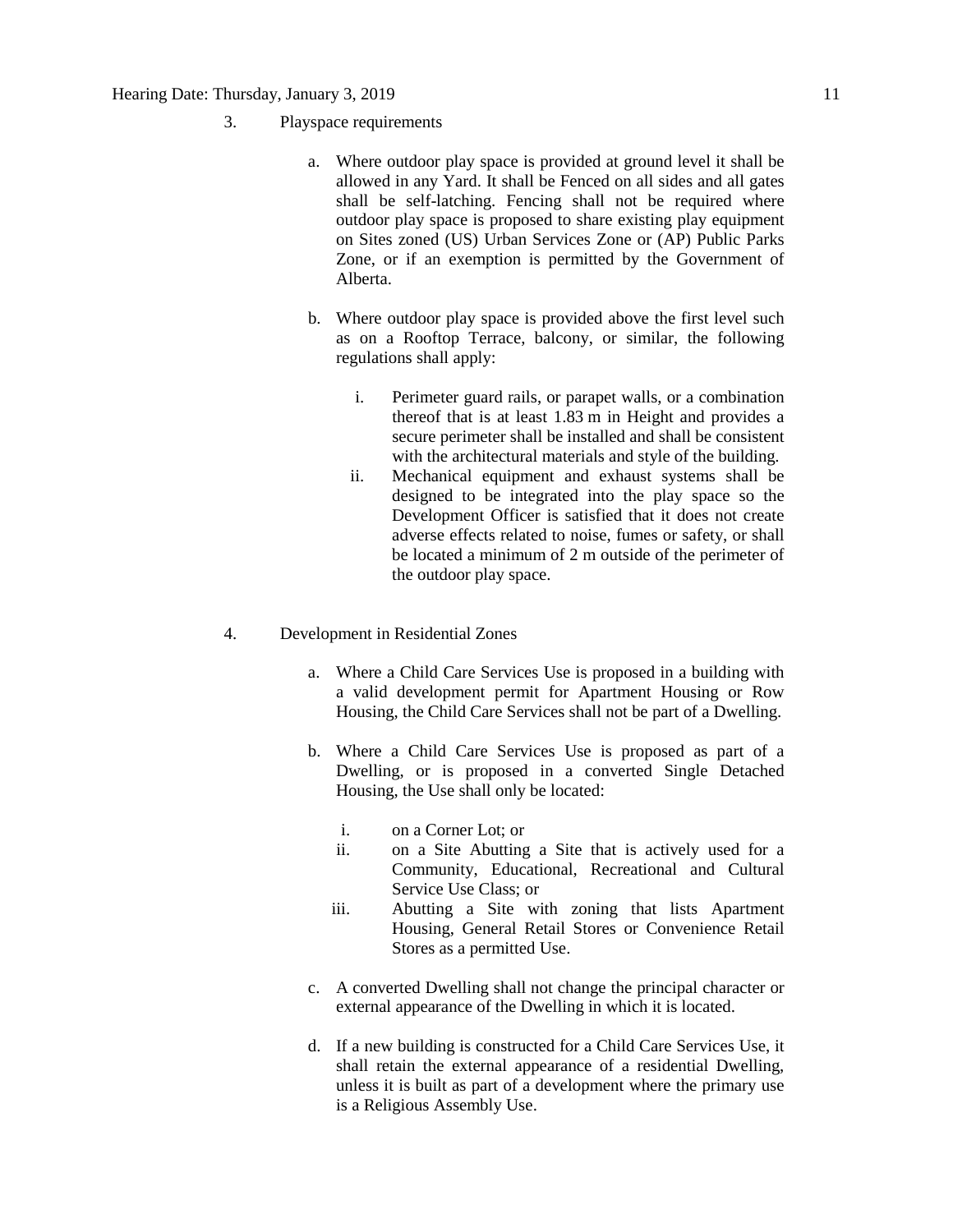- 5. Sign Requirements
	- a. Signs shall conform to the regulations found in the Sign Schedule for the underlying zone.

### *Section 54.2 Schedule 1 – Vehicular Parking Requirement*

| <b>Transit Oriented Development and Main Streets Overlay</b><br>Schedule 1(C)                                                                                                                                                                                                                                                                                                                                                                                                                                                                                                                                                                                |  |  |  |  |
|--------------------------------------------------------------------------------------------------------------------------------------------------------------------------------------------------------------------------------------------------------------------------------------------------------------------------------------------------------------------------------------------------------------------------------------------------------------------------------------------------------------------------------------------------------------------------------------------------------------------------------------------------------------|--|--|--|--|
| <b>Minimum or Maximum Number of Parking</b>                                                                                                                                                                                                                                                                                                                                                                                                                                                                                                                                                                                                                  |  |  |  |  |
| <b>Spaces Required</b>                                                                                                                                                                                                                                                                                                                                                                                                                                                                                                                                                                                                                                       |  |  |  |  |
|                                                                                                                                                                                                                                                                                                                                                                                                                                                                                                                                                                                                                                                              |  |  |  |  |
| <b>Residential and Residential-Related Uses</b>                                                                                                                                                                                                                                                                                                                                                                                                                                                                                                                                                                                                              |  |  |  |  |
| Where the following Uses are outside of the boundary of                                                                                                                                                                                                                                                                                                                                                                                                                                                                                                                                                                                                      |  |  |  |  |
| 54.2 Schedule 1(B) but are located within:                                                                                                                                                                                                                                                                                                                                                                                                                                                                                                                                                                                                                   |  |  |  |  |
| 600 metres of an existing LRT station, or a future LRT<br>$\bullet$<br>station with the most recent version of a Council-<br>approved Concept Plan;<br>600 metres of an existing Transit Centre, or a future<br>$\bullet$<br>Transit Centre with the most recent version of a Council-<br>approved Concept Plan;<br>150 metres of a Transit Avenue; or<br>the boundaries shown in the Main Streets Overlay<br>Section 819.2,                                                                                                                                                                                                                                 |  |  |  |  |
| the minimum and maximum parking requirements shown<br>below shall apply, except Schedule 1(A) shall apply for<br>Residential and Residential-Related Uses not listed here.<br>For the purpose of Schedule $1(C)$ , measurements shall be<br>made from the nearest point of the LRT station, Transit<br>Centre, or Transit Avenue to the Site Boundary where the<br>$Use(s)$ are to be located. Where a LRT station or Transit<br>Centre exists in concept only, the radius shall be measured<br>from the centre of the proposed location on the concept<br>diagrams, or of the nearest roadway intersection at the<br>discretion of the Development Officer. |  |  |  |  |
|                                                                                                                                                                                                                                                                                                                                                                                                                                                                                                                                                                                                                                                              |  |  |  |  |

Section 54.2, schedule 1(C) provides the following:

Section 54.2, Schedule 1(C)(7) provides the following:

| <b>Use of Building or Site</b> | <b>Minimum or Maximum Number<br/> of Parking Spaces Required</b> |  |
|--------------------------------|------------------------------------------------------------------|--|
| All other non-residential Uses | parking space per 100.0 $m^2$ of                                 |  |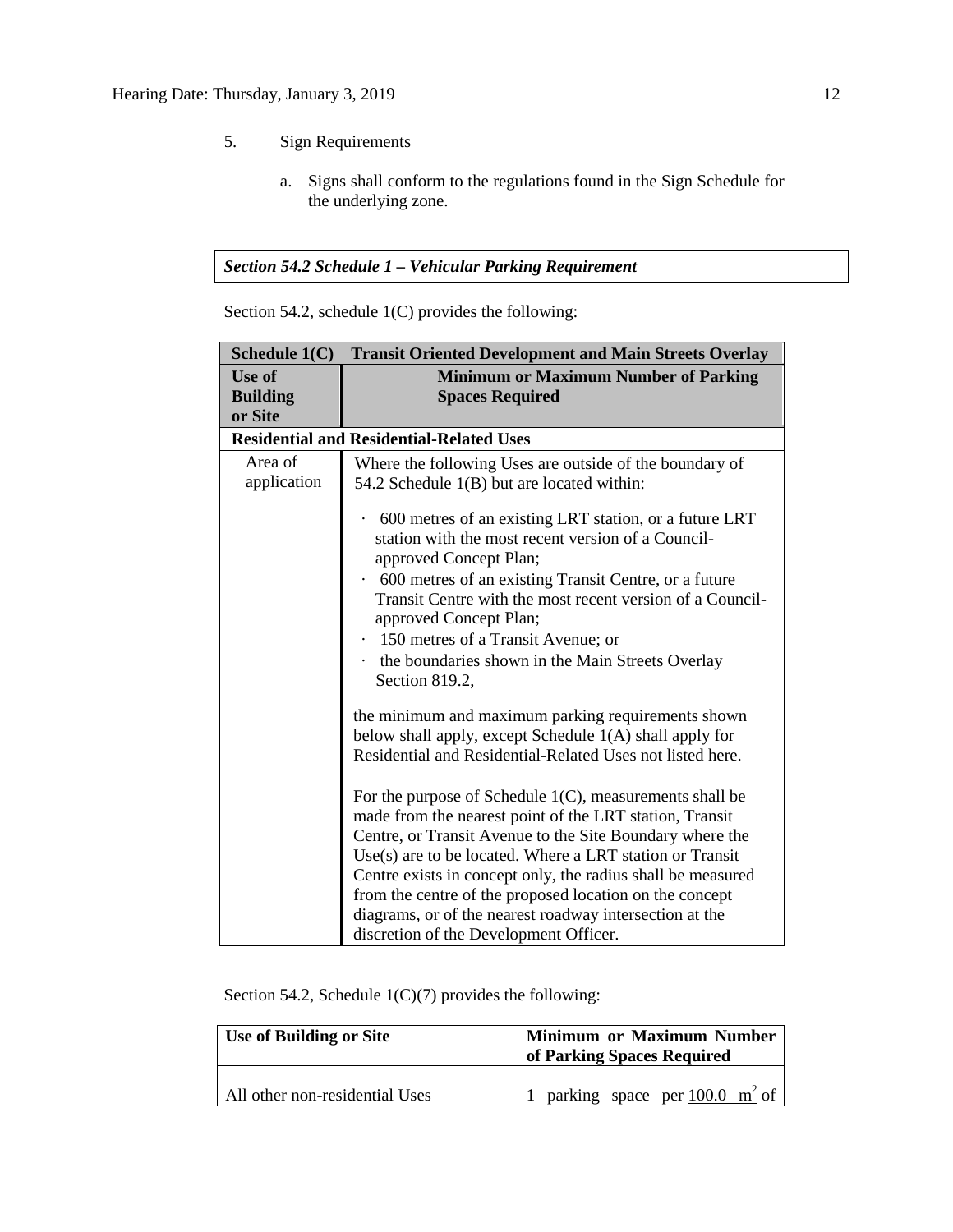## Notice to Applicant/Appellant

Provincial legislation requires that the Subdivision and Development Appeal Board issue its official decision in writing within fifteen days of the conclusion of the hearing.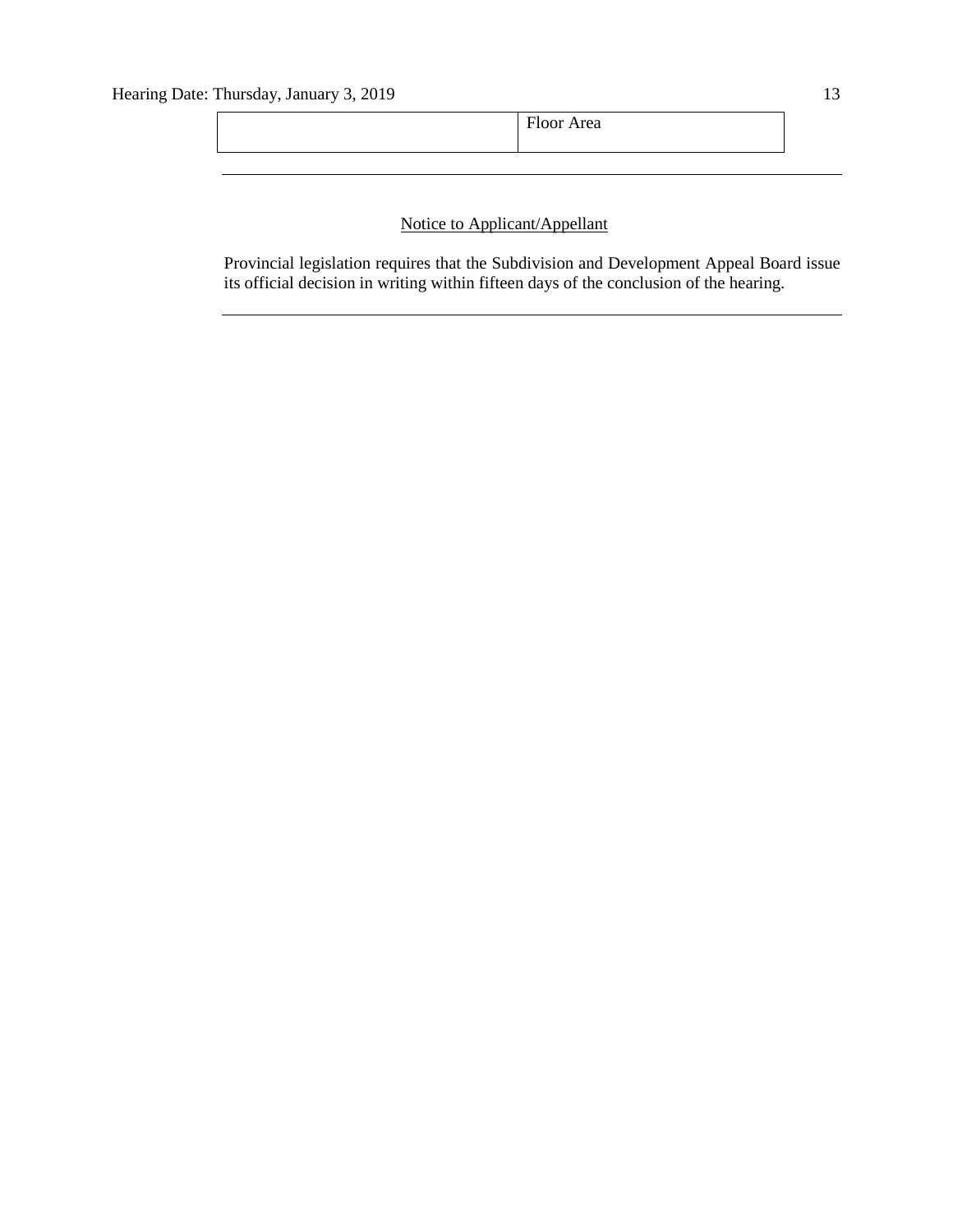| <b>Edmonton</b>                                                                               | Project Number: 284529038-001<br>Application Date:<br>JUN 08, 2018<br>September 10, 2018 at 7:58 AM<br>Printed:<br>Page:<br>$1$ of $2$      |  |  |
|-----------------------------------------------------------------------------------------------|---------------------------------------------------------------------------------------------------------------------------------------------|--|--|
|                                                                                               | <b>Major Development Permit</b>                                                                                                             |  |  |
| the limitations and conditions of this permit, of the Edmonton Zoning Bylaw 12800 as amended. | This document is a record of a Development Permit application, and a record of the decision for the undertaking described below, subject to |  |  |
| Applicant                                                                                     | Property Address(es) and Legal Description(s)                                                                                               |  |  |
|                                                                                               | 16210 - 87 AVENUE NW                                                                                                                        |  |  |
|                                                                                               | Plan 6151KS Blk 8 Lot 90                                                                                                                    |  |  |
|                                                                                               | Specific Address(es)                                                                                                                        |  |  |
|                                                                                               | Suite:<br>16210 - 87 AVENUE NW                                                                                                              |  |  |
|                                                                                               | Entryway: 16210 - 87 AVENUE NW                                                                                                              |  |  |
|                                                                                               | Building:<br>16210 - 87 AVENUE NW                                                                                                           |  |  |
| <b>Scope of Permit</b><br>alterations (outdoor play space and rear concrete pad).             | To change the use from a Single Detached House to a Child Care Service (maximum 53 children) and to construct interior and exterior         |  |  |
| <b>Permit Details</b>                                                                         |                                                                                                                                             |  |  |
| Class of Permit: Class B                                                                      | Contact Person:                                                                                                                             |  |  |
| Gross Floor Area (sq.m.):                                                                     | Lot Grading Needed?: N                                                                                                                      |  |  |
| New Sewer Service Required: N                                                                 | NumberOfMainFloorDwellings:                                                                                                                 |  |  |
| Site Area (sq. m.): 647.25                                                                    | Stat. Plan Overlay/Annex Area: (none)                                                                                                       |  |  |
| I/We certify that the above noted details are correct.                                        |                                                                                                                                             |  |  |
| Applicant signature:                                                                          |                                                                                                                                             |  |  |
| Approved                                                                                      |                                                                                                                                             |  |  |
| Issue Date: Aug 16, 2018 Development Authority: KIM, JENNIFER                                 |                                                                                                                                             |  |  |
|                                                                                               |                                                                                                                                             |  |  |
|                                                                                               |                                                                                                                                             |  |  |
|                                                                                               |                                                                                                                                             |  |  |
|                                                                                               |                                                                                                                                             |  |  |
|                                                                                               |                                                                                                                                             |  |  |
|                                                                                               |                                                                                                                                             |  |  |
|                                                                                               |                                                                                                                                             |  |  |
|                                                                                               |                                                                                                                                             |  |  |
|                                                                                               | $\sim$                                                                                                                                      |  |  |
|                                                                                               |                                                                                                                                             |  |  |
|                                                                                               | $\epsilon$                                                                                                                                  |  |  |
|                                                                                               |                                                                                                                                             |  |  |
|                                                                                               |                                                                                                                                             |  |  |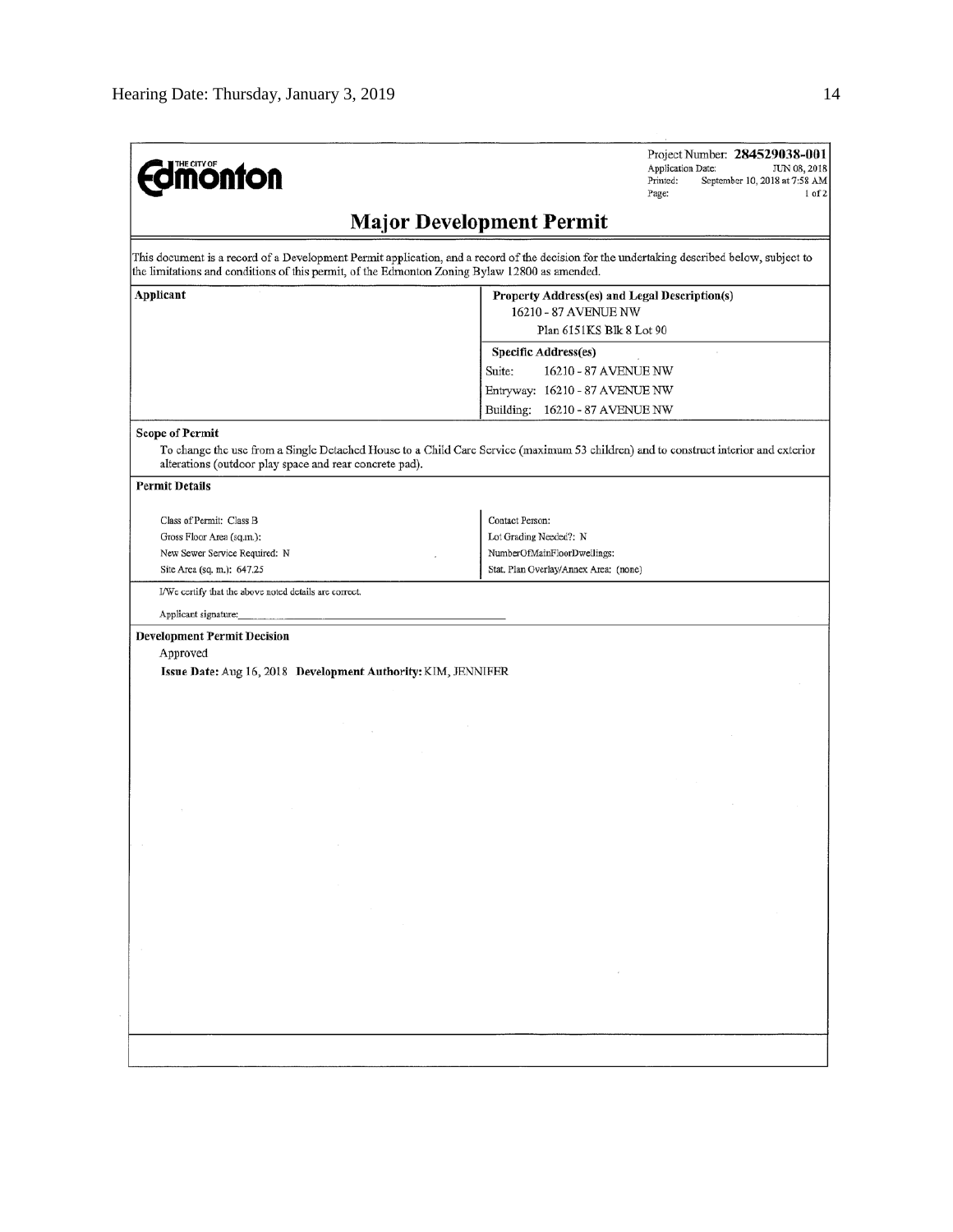| <b>dimonton</b>                                                                                                                                                                                                                                                                                                                                                                                                                                                                                                                                                                                                                |                                                                                                                                                                                                                                                                                                                                                                                                                                                                                         |                           |                  | Project Number: 284529038-001<br>Application Date:<br>JUN 08, 2018<br>Printed:<br>September 10, 2018 at 7:58 AM<br>Page:<br>$2$ of $2$                                                                                                                                   |  |  |
|--------------------------------------------------------------------------------------------------------------------------------------------------------------------------------------------------------------------------------------------------------------------------------------------------------------------------------------------------------------------------------------------------------------------------------------------------------------------------------------------------------------------------------------------------------------------------------------------------------------------------------|-----------------------------------------------------------------------------------------------------------------------------------------------------------------------------------------------------------------------------------------------------------------------------------------------------------------------------------------------------------------------------------------------------------------------------------------------------------------------------------------|---------------------------|------------------|--------------------------------------------------------------------------------------------------------------------------------------------------------------------------------------------------------------------------------------------------------------------------|--|--|
| <b>Major Development Permit</b>                                                                                                                                                                                                                                                                                                                                                                                                                                                                                                                                                                                                |                                                                                                                                                                                                                                                                                                                                                                                                                                                                                         |                           |                  |                                                                                                                                                                                                                                                                          |  |  |
| <b>Subject to the Following Conditions</b><br>NOTE: This Development Permit is NOT valid until the Notification Period expires in accordance to Section 21.1. (Section 17.1)                                                                                                                                                                                                                                                                                                                                                                                                                                                   |                                                                                                                                                                                                                                                                                                                                                                                                                                                                                         |                           |                  |                                                                                                                                                                                                                                                                          |  |  |
|                                                                                                                                                                                                                                                                                                                                                                                                                                                                                                                                                                                                                                | 1) All required parking and loading facilities shall only be used for the purpose of accommodating the vehicles of clients,<br>customers, employees, members, residents or visitors in connection with the building or Use for which the parking and loading<br>facilities are provided, and the parking and loading facilities shall not be used for driveways, access or egress, commercial repair<br>work, display, sale or storage of goods of any kind. (Reference Section 54.1.c) |                           |                  |                                                                                                                                                                                                                                                                          |  |  |
|                                                                                                                                                                                                                                                                                                                                                                                                                                                                                                                                                                                                                                | 2) Any outdoor lighting for any development shall be located and arranged so that no direct rays of light are directed at any<br>adjoining properties, or interfere with the effectiveness of any traffic control devices. (Reference Section 51)                                                                                                                                                                                                                                       |                           |                  |                                                                                                                                                                                                                                                                          |  |  |
|                                                                                                                                                                                                                                                                                                                                                                                                                                                                                                                                                                                                                                |                                                                                                                                                                                                                                                                                                                                                                                                                                                                                         |                           |                  | 3) Where outdoor play space is provided at ground level it shall be Fenced on all sides and all gates shall be self-latching.                                                                                                                                            |  |  |
| ADVISEMENTS:                                                                                                                                                                                                                                                                                                                                                                                                                                                                                                                                                                                                                   |                                                                                                                                                                                                                                                                                                                                                                                                                                                                                         |                           |                  |                                                                                                                                                                                                                                                                          |  |  |
| information.                                                                                                                                                                                                                                                                                                                                                                                                                                                                                                                                                                                                                   | 1) A Building Permit is Required for any construction or change in use of a building. For a building permit, and prior to the Plans<br>Examination review, you require construction drawings and the payment of fees. Please contact the 311 Call Centre for further                                                                                                                                                                                                                    |                           |                  |                                                                                                                                                                                                                                                                          |  |  |
|                                                                                                                                                                                                                                                                                                                                                                                                                                                                                                                                                                                                                                |                                                                                                                                                                                                                                                                                                                                                                                                                                                                                         |                           |                  | 2) This Development Permit is not a Business Licence. A separate application must be made for a Business Licence.                                                                                                                                                        |  |  |
| 3) Signs require separate Development Applications.                                                                                                                                                                                                                                                                                                                                                                                                                                                                                                                                                                            |                                                                                                                                                                                                                                                                                                                                                                                                                                                                                         |                           |                  |                                                                                                                                                                                                                                                                          |  |  |
| 4) The City of Edmonton does not conduct independent environmental checks of land within the City. If you are concerned about<br>the suitability of this property for any purpose, you should conduct your own tests and reviews. The City of Edmonton, in issuing<br>this Development Permit, makes no representations and offers no warranties as to the suitability of the property for any purpose or<br>as to the presence or absence of any environmental contaminants on the property.<br>5) An approved Development Permit means that the proposed development has been reviewed against the provisions of this bylaw. |                                                                                                                                                                                                                                                                                                                                                                                                                                                                                         |                           |                  |                                                                                                                                                                                                                                                                          |  |  |
| Site (Reference Section 5.2).                                                                                                                                                                                                                                                                                                                                                                                                                                                                                                                                                                                                  |                                                                                                                                                                                                                                                                                                                                                                                                                                                                                         |                           |                  | It does not remove obligations to conform with other legislation, bylaws or land title instruments including, but not limited to, the<br>Municipal Government Act, the Safety Codes Act or any caveats, restrictive covenants or easements that might be attached to the |  |  |
| <b>Variances</b>                                                                                                                                                                                                                                                                                                                                                                                                                                                                                                                                                                                                               |                                                                                                                                                                                                                                                                                                                                                                                                                                                                                         |                           |                  |                                                                                                                                                                                                                                                                          |  |  |
| Fence Height - The fence along 163 Street NW is 1.83m high, instead of 1.2m (Section 49.1(e))<br><b>Rights of Appeal</b><br>This approval is subject to the right of appeal as outlined in Chapter 24, Section 683 through 689 of the Municipal Government<br>Amendment Act.                                                                                                                                                                                                                                                                                                                                                   |                                                                                                                                                                                                                                                                                                                                                                                                                                                                                         |                           |                  |                                                                                                                                                                                                                                                                          |  |  |
| Notice Period Begins: Aug 23, 2018                                                                                                                                                                                                                                                                                                                                                                                                                                                                                                                                                                                             |                                                                                                                                                                                                                                                                                                                                                                                                                                                                                         | <b>Ends:</b> Sep 13, 2018 |                  |                                                                                                                                                                                                                                                                          |  |  |
| Fees                                                                                                                                                                                                                                                                                                                                                                                                                                                                                                                                                                                                                           | <b>Fee Amount</b>                                                                                                                                                                                                                                                                                                                                                                                                                                                                       | <b>Amount Paid</b>        | <b>Receipt</b> # | <b>Date Paid</b>                                                                                                                                                                                                                                                         |  |  |
| Major Dev. Application Fee                                                                                                                                                                                                                                                                                                                                                                                                                                                                                                                                                                                                     | \$510.00                                                                                                                                                                                                                                                                                                                                                                                                                                                                                | \$510.00                  | 05087973         | Jun 08, 2018                                                                                                                                                                                                                                                             |  |  |
| Total GST Amount:<br>Totals for Permit:                                                                                                                                                                                                                                                                                                                                                                                                                                                                                                                                                                                        | \$0.00<br>\$510.00                                                                                                                                                                                                                                                                                                                                                                                                                                                                      | \$510.00                  |                  |                                                                                                                                                                                                                                                                          |  |  |
|                                                                                                                                                                                                                                                                                                                                                                                                                                                                                                                                                                                                                                |                                                                                                                                                                                                                                                                                                                                                                                                                                                                                         |                           |                  |                                                                                                                                                                                                                                                                          |  |  |
|                                                                                                                                                                                                                                                                                                                                                                                                                                                                                                                                                                                                                                |                                                                                                                                                                                                                                                                                                                                                                                                                                                                                         |                           |                  |                                                                                                                                                                                                                                                                          |  |  |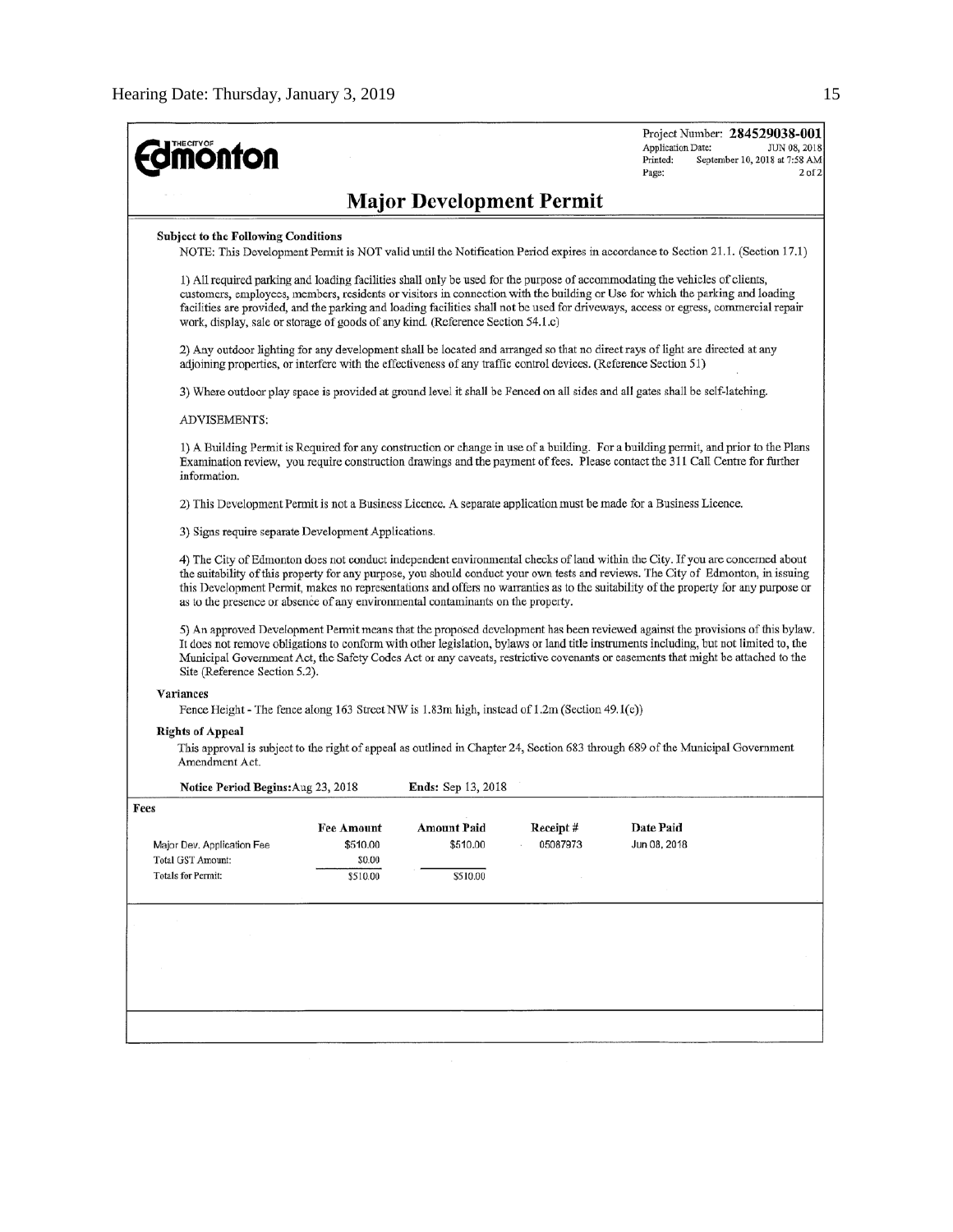

N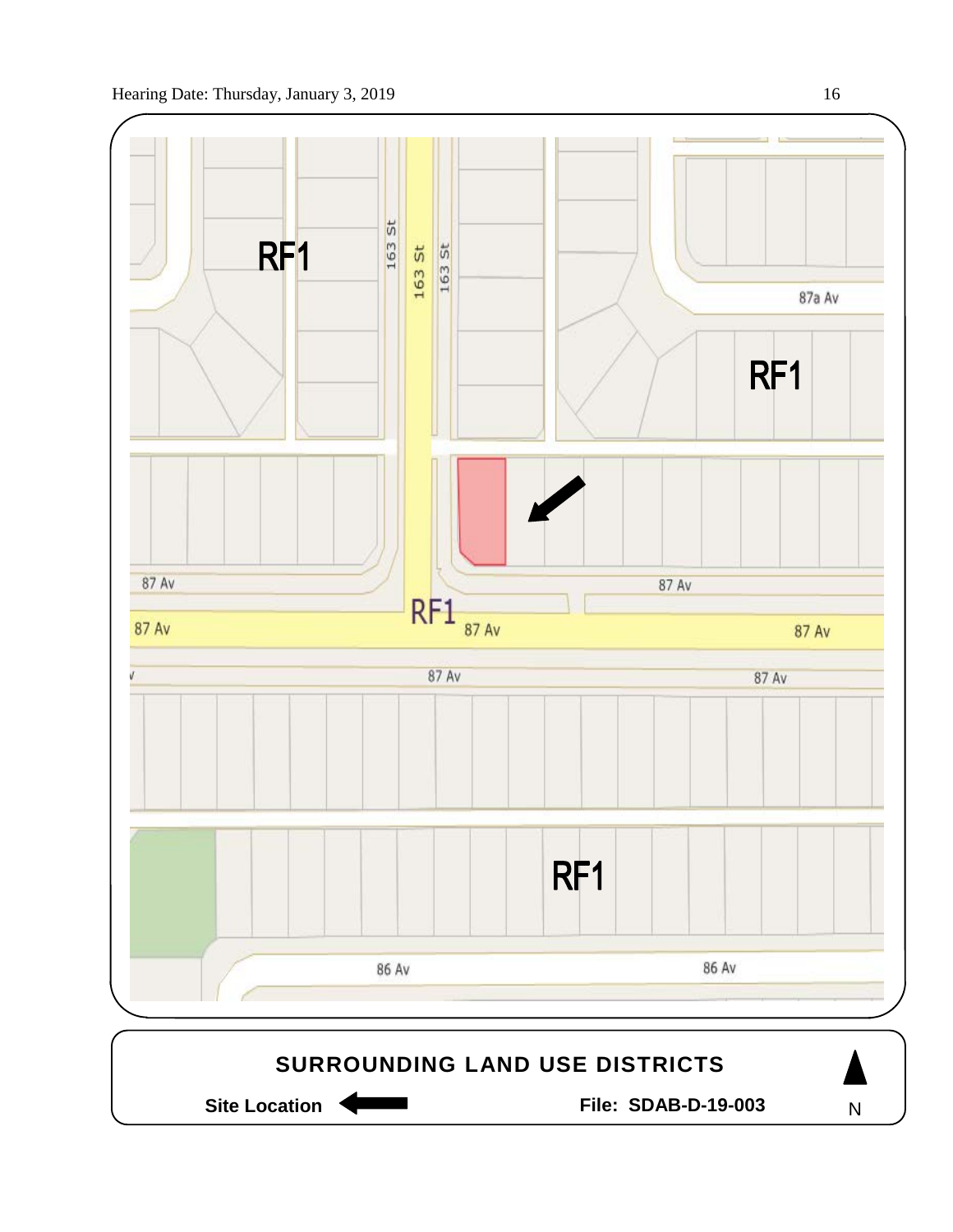### AN APPEAL FROM THE DECISION OF THE DEVELOPMENT OFFICER BY AN ADJACENT CONDOMINIUM ASSOCIATION AND PROPERTY OWNER

APPELLANT NO. 1:

APPELLANT NO. 2:

APPLICATION NO.: 263121901-001

APPLICATION TO: Construct interior and exterior alterations to a Restaurant and Drive-in Food Service (facade improvement, reconfigure parking area and drive-in, improved Landscaping, and construct a covered patio; Public Area: 152 square metres) (McDonalds)

DECISION OF THE DEVELOPMENT AUTHORITY: Approved with Conditions

DECISION DATE: November 13, 2018

MUNICIPAL DESCRIPTION OF SUBJECT PROPERTY: 8415 - 109 Street NW

DATE OF APPEALS: December 10, 2018 and December 11, 2018.

NOTIFICATION PERIOD: November 20, 2018 through December 11, 2018

RESPONDENT: IBI Group Geomatics (Canada) Inc.

LEGAL DESCRIPTION: Plan N4000R Blk 178 Lots 16-20

ZONE: (CB1) Low Intensity Business Zone

OVERLAY: Main Streets Overlay

STATUTORY PLAN(S): 109 Street Corridor Area Redevelopment Plan Garneau Area Redevelopment Plan

*Grounds for Appeal*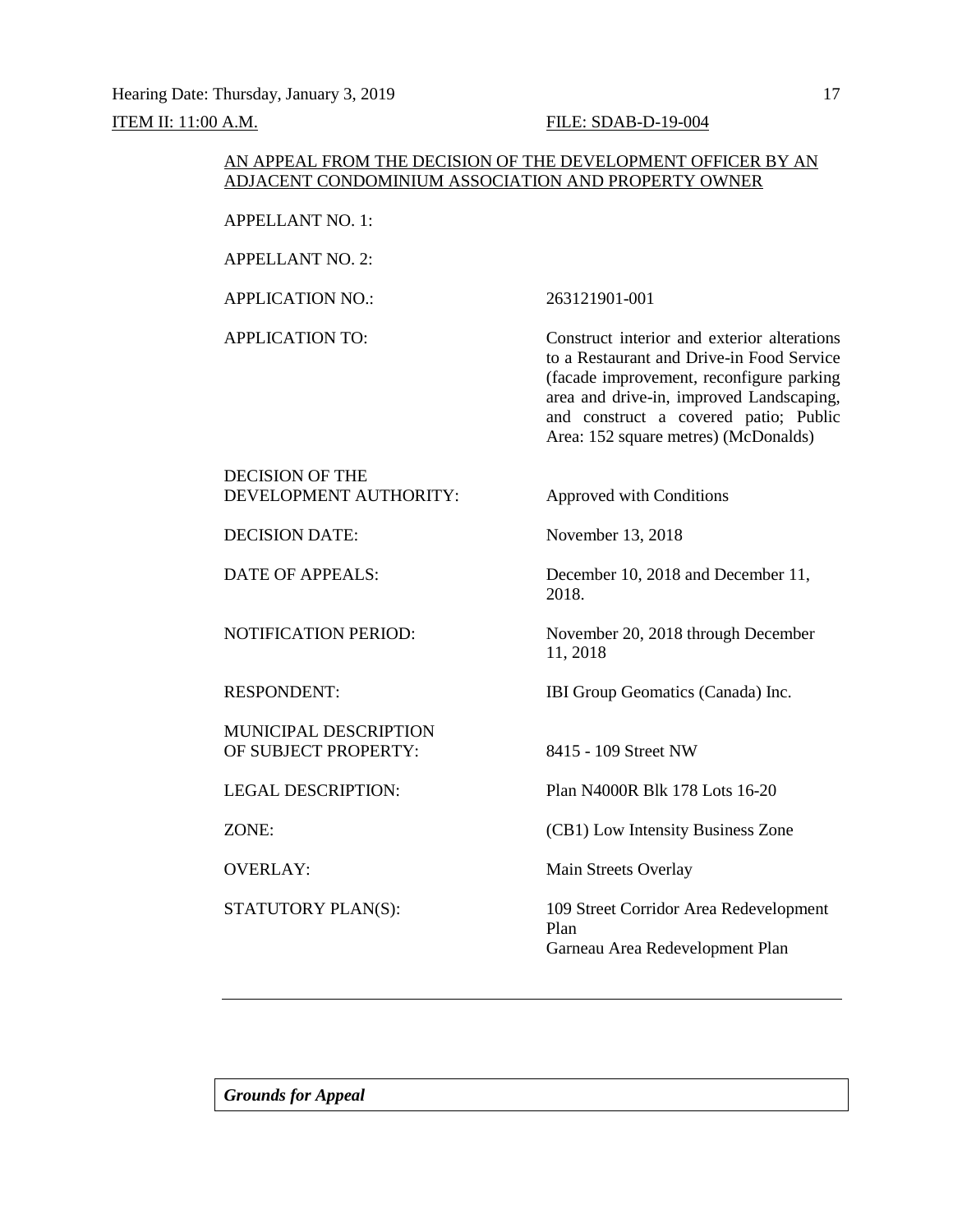The Appellant provided the following reasons for appealing the decision of the Development Authority:

### **Appellant No. 1: The Andross: The Owners: Condominium Plan No. 9420916:**

I am appealing on behalf of The Andross: The Owners Condominium Plan No. 9420916, 15 Condominium Units Directly East of the McDonalds which is located at 8415 109 Street N.W. Edmonton Alberta. The property details above would not allow me to list all 15 Units. I am the Secretary Treasurer for The Andross: The Owners Condominium Plan No. 9420916 and used my Unit Number for the affected Property Detail above. Several owners have expressed their intention to attend the appeal hearing and to speak to the board.

1. Setback Along Public Roadway - Proposed .84m setback from property line abutting 109 Street, instead of 1.0m (Section 819.3.2)

The McDonald's landscape plan indicates an outdoor patio along 109th Street. In the last two years this McDonalds has become a meeting point and hang out for street gangs operating in the Garneau area. The Andross Condominium parkade has been broken into three times since the spring of 2018 costing owners over \$5000 to replace stolen bikes, video computer system, smashed vehicle windows, fire department key lock box, replacement of locks and rekeying the entire building. We feel the installation of the patio will encourage, especially the night time people currently seen sleeping inside the McDonalds or hanging around the doors and entrances, to continue to meet and do business from McDonalds. If the variance is required to install the patio, then the variance should not be allowed.

2. Set back from a Residential Zone - The setback is a minimum of 1.7 m from the abutting Residential Zone to the East, (us The Andross), instead of 6.0 m (Reference Section 819.3.4.a)

The parking lot currently set back 1.7m from the property line, has been an issue with owners and residents, primarily the condominium units abutting the McDonads. Had we known the parking lot should be 6m from the property line, we would have asked the City to enforce the 6m in 2009 referencing City File No SDAB-D-09-175 when the City Development Appeal Board found that the noise produced from a drive through and speaker system would have an adverse effect on adjacent properties and was not appropriate nor compatible with the uses and development in the immediate area. The application for a speaker system was denied. Nothing has changed since 2009 except McDonalds now proposes a double drive through, meaning two speakers and a short in length 1.8 m high sound attention fence. This fence does not address the sound from the vehicles, people in the vehicles and speaker voices from moving up, forwards or backwards.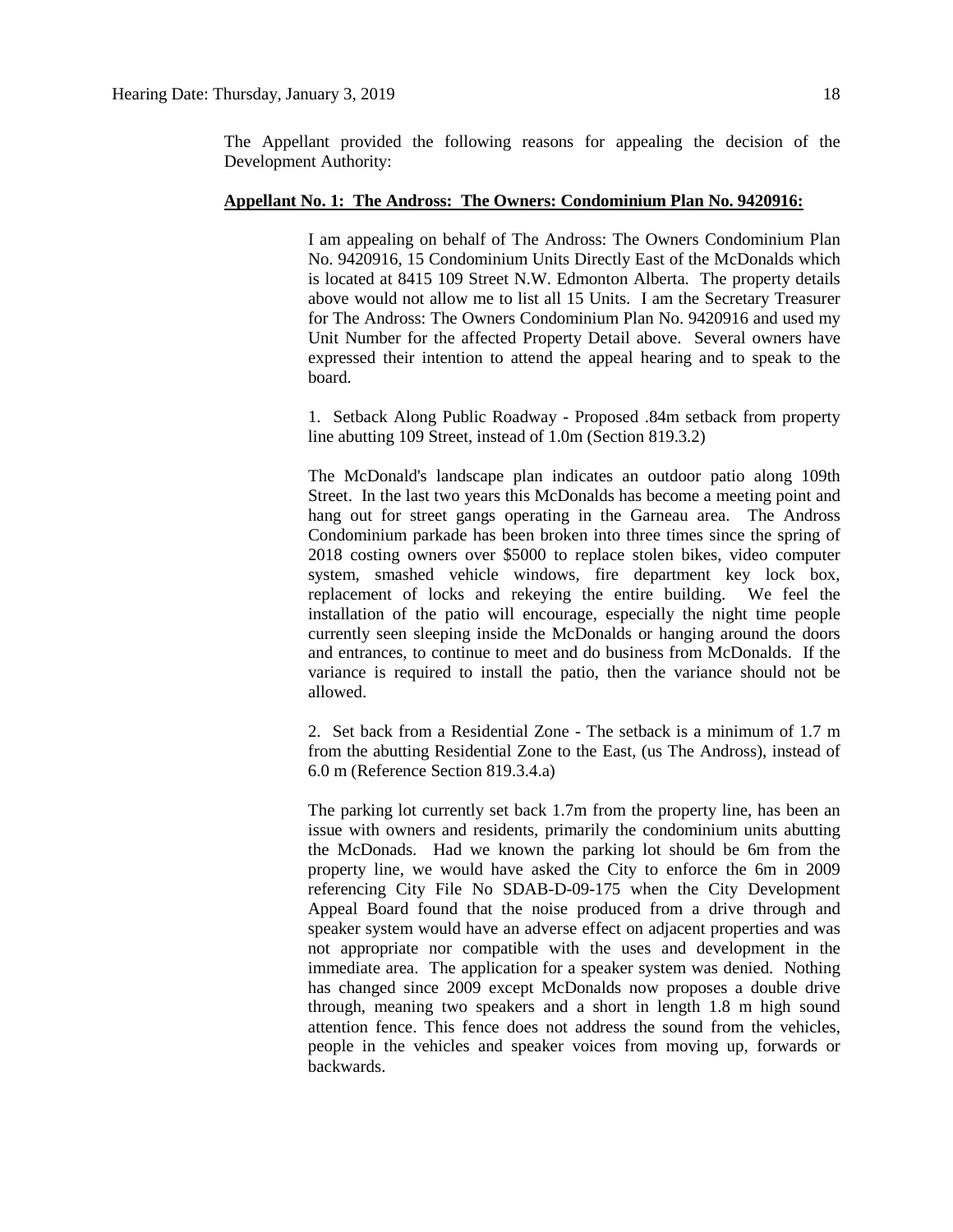We will be submitting statements from owners who cannot attend the appeal hearing.

### **Appellant No. 2: P. Gervais et al (Mr. Kaszor & Ms. Hartman; Mr. & Mrs. Eng; Mr. Minaker & Ms. Sargent):**

We object to the decision by the Development Authority to permit variances to Zoning Bylaw 12800 for the following reasons:

- 1) The variance to the Setback from a Residential Zone from 6 m to 1.7 m is significant. Providing this variance to the Main Street Overlay would allow the Restaurant and Drive-in Food Services to make substantial modifications to the site impacting negatively on neighbouring residents and will be in direct opposition to the 109 Street Corridor Area Redevelopment Plan.
	- a) The proposed development plan will substantially increase vehicular traffic on this site with access from the bike/bus lane on 108 Street and 85 Avenue by doubling the drive through lanes and increasing the size of the queuing area.
	- b) The proposed development plan also included a loud speaker system, a speaker ordering system that was denied in 2002 (SDAB-D-02- 097) and the modern speaker system that was denied in 2099 (SDAB-D-09-175).
	- c) It is also a concern or residents that the doubling of the drive-through lanes will inevitably see significant increases in both vehicle noises from patrons and service vehicles and loud speaker noise exacerbated by extended hours. Also, with the increased traffic flow comes an increase in exhaust fumes.
	- d) In 2002 the McDonald's representative, Mr. Horst, "advised the Board that in this particular area the homes are much closer to the commercial property than in most other areas" (SDAB-D-02-097, p. 2). This statement is still applicable today. We see this as a unique McDonald's located in a Mature Neighboourhood. This establishment is the only establishment boarding on a residential community within the 109 Street corridor that is open 24 hours a day 7 days a week.
	- e) Due to the scale and hours of operation and a lack of sensitivity to the surrounding residential neighbourhood we have witnessed a substantial increase in crime in our neighbourhood, e.g. thefts, breakins, damage to property, and drug related crime. The frequency and intensity of these events can easily be corroborated by the EPS.
	- f) McDonald's development plan for this site shows vast improvement over the current above-ground garbage bins with their intended use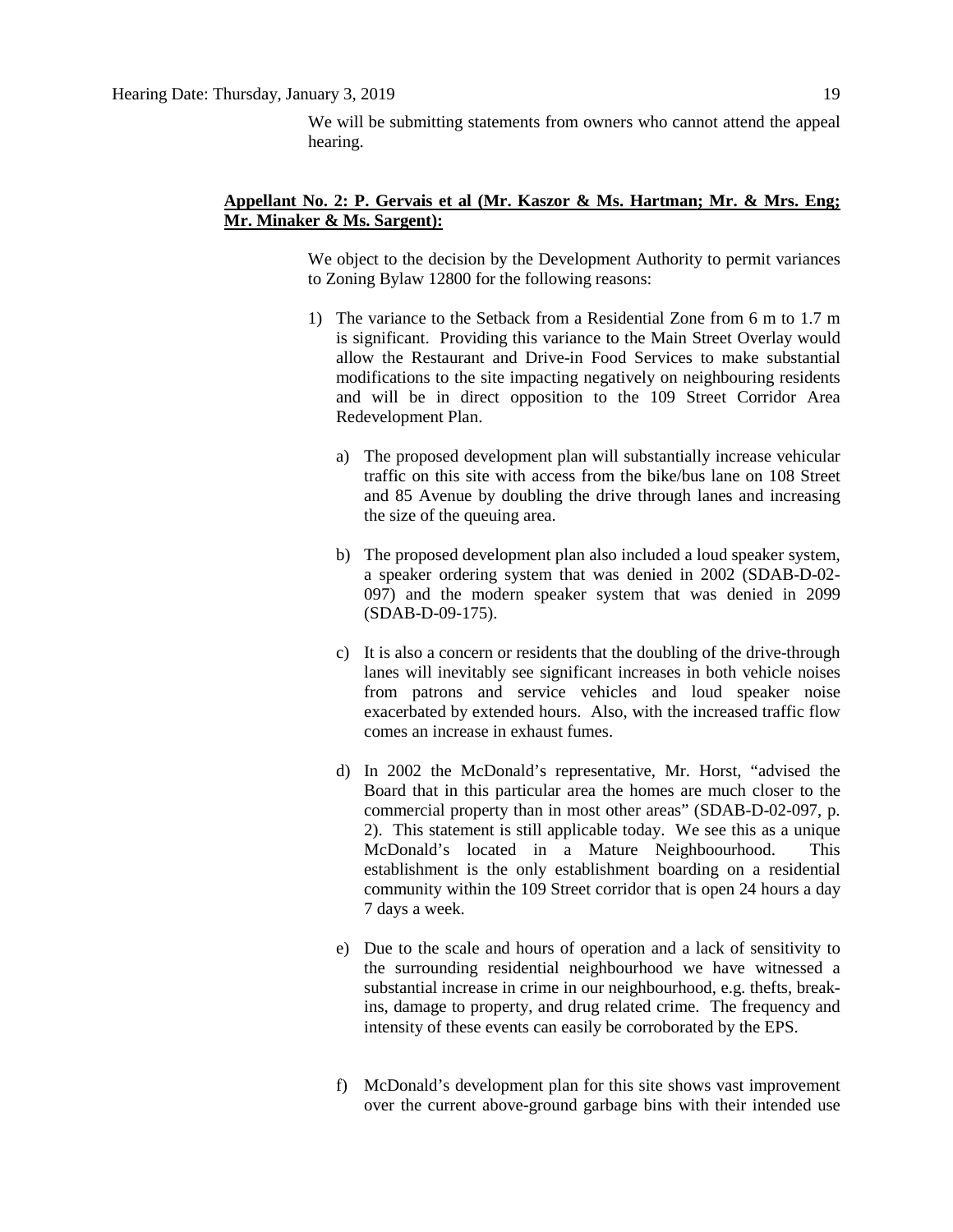of Earthbins. This has the potential to reduce odour and minimize animal pests. However, the proposed location of these Earthbins is well within the 6 m setback of the residential property to the east and closer to more condominium units given its proposed central location in the parking lot. Servicing of these bins is till by traditional noisy means. Also given their proposed location, servicing would inevitably block the car queuing area thus suggesting that the current practice of servicing the bins during the wee hours of the night will continue.

- 2) We oppose the approved variance to the setback along 109 Street for the following reasons:
	- a) As stated above there has been a substantial increase in crime in the area much if not all during the night hours when McDonald's, the only restaurant open 24 hrs/day, has been operating in our neighbourhood. The proposed development would see a non-fenced in permanent outdoor patio that would invite patrons and non-patrons to use at any time of day. Our concern is that this patio will attract a night time crowd whose ultimate purpose is not eating a quick burger and moving on.
	- b) 109 Street is a very busy high traffic roadway. Entry to and from McDonalds is from 109 Street. We believe that at least one purpose of the required setback of 1 m is to provide a safe pedestrian friendly environment.

Currently, this McDonald's setback to the east and its garbage bin location is non-compliant with CB1 and Main Street Zoning Bylaws and does not meet the Policy Directives of City Council for land use and density in the 108 Street Corridor ARP. We, for the reasons listed above, oppose the decision of the development Authority in granting approval for variance and this development plan.

### *General Matters*

### **Appeal Information:**

The *Municipal Government Act*, RSA 2000, c M-26 states the following:

### **Grounds for Appeal**

**685(1)** If a development authority

- (a) fails or refuses to issue a development permit to a person,
- (b) issues a development permit subject to conditions, or
- (c) issues an order under section 645,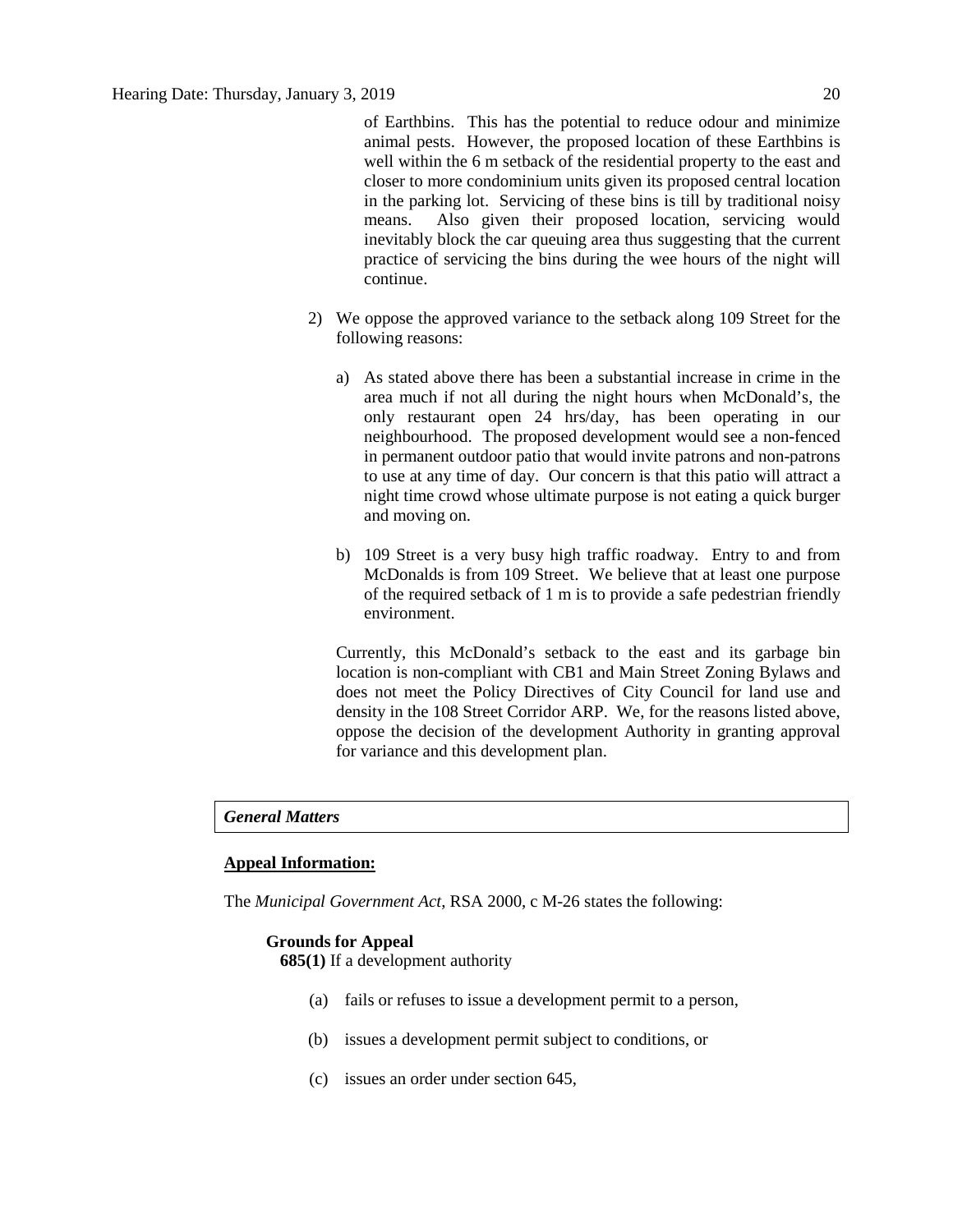the person applying for the permit or affected by the order under section 645 may appeal to the subdivision and development appeal board.

**(2)** In addition to an applicant under subsection (1), any person affected by an order, decision or development permit made or issued by a development authority may appeal to the subdivision and development appeal board.

### **Appeals**

**686(1)** A development appeal to a subdivision and development appeal board is commenced by filing a notice of the appeal, containing reasons, with the board,

- (a) in the case of an appeal made by a person referred to in section 685(1)
	- (i) with respect to an application for a development permit,
		- (A) within 21 days after the date on which the written decision is given under section 642, or
		- (B) if no decision is made with respect to the application within the 40-day period, or within any extension of that period under section 684, within 21 days after the date the period or extension expires,
		- or
	- (ii) with respect to an order under section 645, within 21 days after the date on which the order is made, or
- (b) in the case of an appeal made by a person referred to in section 685(2), within 21 days after the date on which the notice of the issuance of the permit was given in accordance with the land use bylaw.

### **Hearing and Decision**

**687(3)** In determining an appeal, the subdivision and development appeal board

…

- (a.1) must comply with the land use policies;
- (a.2) subject to section 638, must comply with any applicable statutory plans;
- (a.3) subject to clauses (a.4) and (d), must comply with any land use bylaw in effect;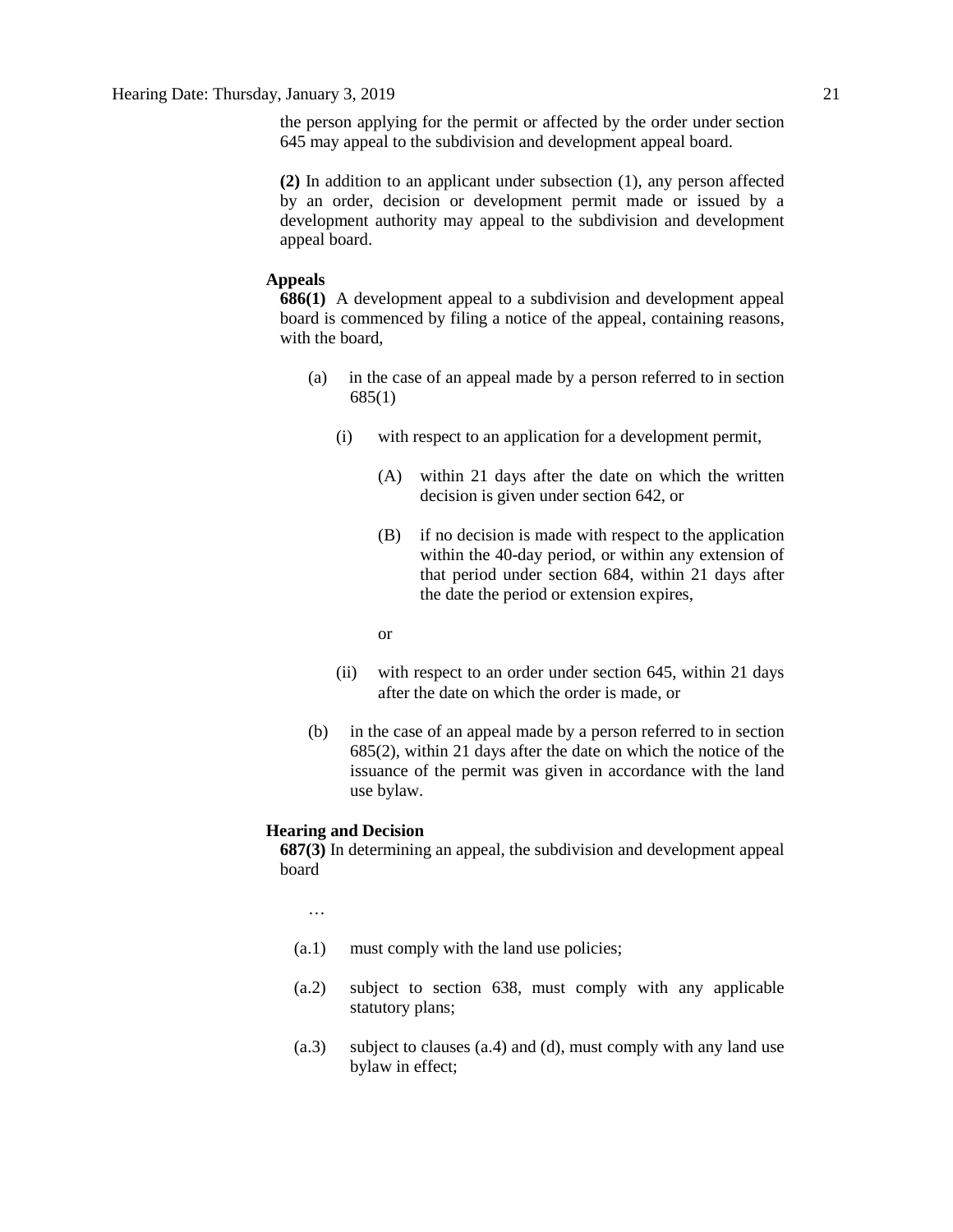### Hearing Date: Thursday, January 3, 2019 22

- (a.4) must comply with the applicable requirements of the regulations under the Gaming, Liquor and Cannabis Act respecting the location of premises described in a cannabis licence and distances between those premises and other premises;
	- …
	- (c) may confirm, revoke or vary the order, decision or development permit or any condition attached to any of them or make or substitute an order, decision or permit of its own;
	- (d) may make an order or decision or issue or confirm the issue of a development permit even though the proposed development does not comply with the land use bylaw if, in its opinion,
		- (i) the proposed development would not
			- (A) unduly interfere with the amenities of the neighbourhood, or
			- (B) materially interfere with or affect the use, enjoyment or value of neighbouring parcels of land,

and

(ii) the proposed development conforms with the use prescribed for that land or building in the land use bylaw.

### **General Provisions from the** *Edmonton Zoning Bylaw:*

Under section 330.2(15), **Restaurants**, for less than 200 occupants and 240 m<sup>2</sup> of Public Space, is a **Permitted Use** in the **(CB1) Low Intensity Business Zone**.

Under section 7.4(47), **Restaurants** means:

development where the primary purpose of the facility is the sale of prepared foods and beverages to the public, for consumption within the premises or off the Site. Minors are never prohibited from any portion of the establishment at any time during the hours of operation. This Use typically has a varied menu, with a fully equipped kitchen and preparation area, and includes fast food and family restaurants.

Under section 330.3(9), **Drive-in Food Services** is a **Discretionary Use** in the **(CB1) Low Intensity Business Zone**.

Under section 7.4(16), **Drive-in Food Services** means:

development used for eating and drinking which offer a limited menu produced in a manner that allows rapid customer service and include one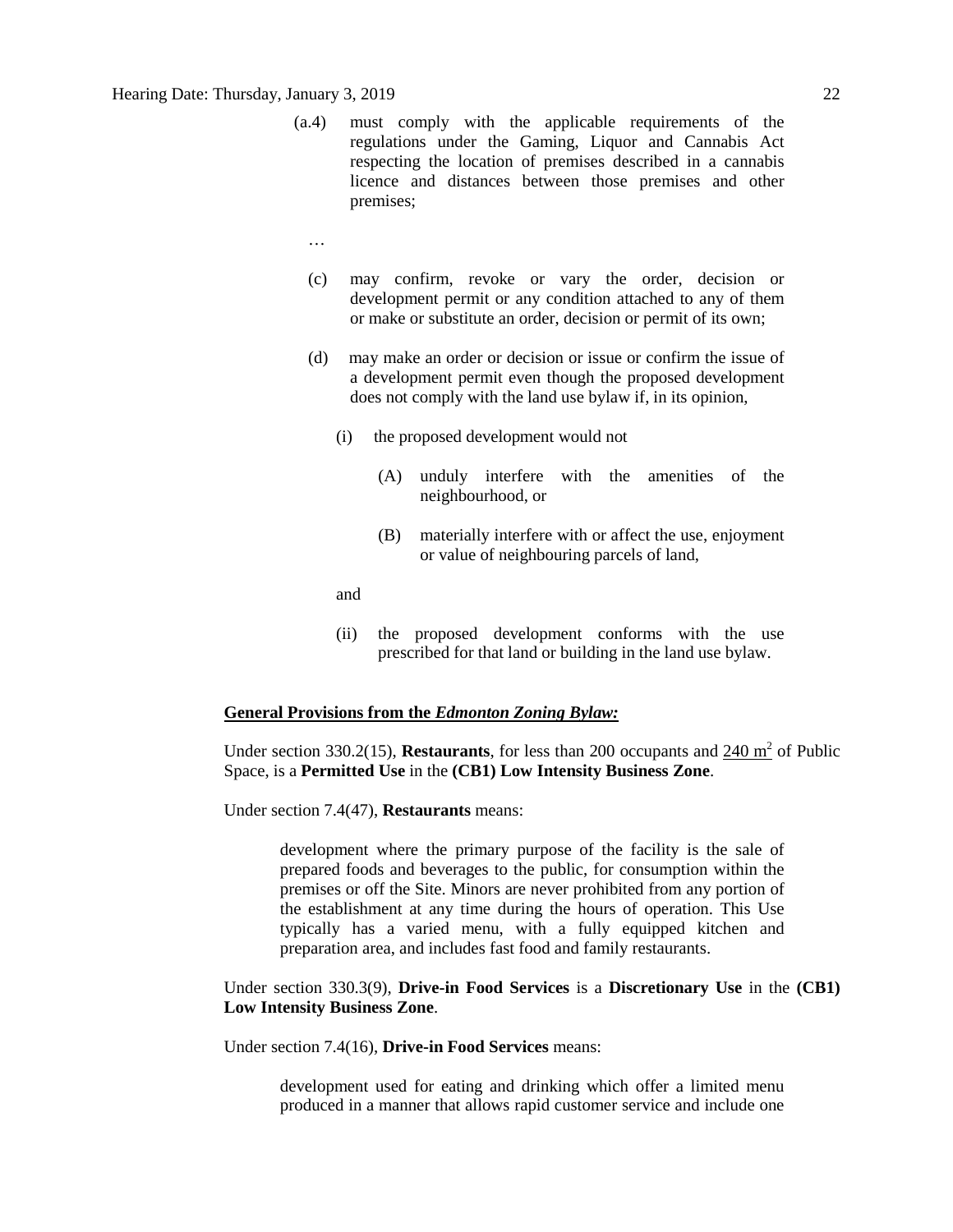### Under section 6.1, **Public Space** means:

space that is part of an establishment, which is open to the public and not restricted to only employees. Public Space includes any private non-sale hospitality area where products manufactured within the premises are provided to private groups for tasting and sampling. This definition does not include kitchens, administration offices, food or drink preparation areas.

### Section 330.1 states that the **General Purpose** of **(CB1) Low Intensity Business Zone**  is:

to provide for low intensity commercial, office and service uses located along arterial roadways that border residential areas. Development shall be sensitive and in scale with existing development along the commercial street and any surrounding residential neighbourhood.

### Section 819.1 states that the **General Purpose** of the **Main Streets Overlay** is:

to encourage and strengthen the pedestrian-oriented character of Edmonton's main street commercial areas that are located in proximity to residential and transit-oriented areas, by providing visual interest, transparent storefront displays, and amenities for pedestrians.

### *Setbacks*

Under section 6.1, **Setback** means "the distance that a development or a specified portion of it, must be set back from a property line. A Setback is not a Yard, Amenity Space, or Separation Space."

Section 819.3(2) states:

A Setback of  $1.0 \text{ m}$  shall be required where a Site Abuts a public roadway, other than a Lane. The [1.0 m](javascript:void(0);) Setback shall be paved and visually incorporated into the public Walkway to the satisfaction of the Development Officer in consultation with Integrated Infrastructure Services. The Development Officer may allow this Setback to be increased to a maximum of [2.5 m](javascript:void(0);) to accommodate street related activities that contribute to the pedestrian-oriented shopping character of the area. Buildings may project to the front and side property lines above [4.0 m](javascript:void(0);) in Height.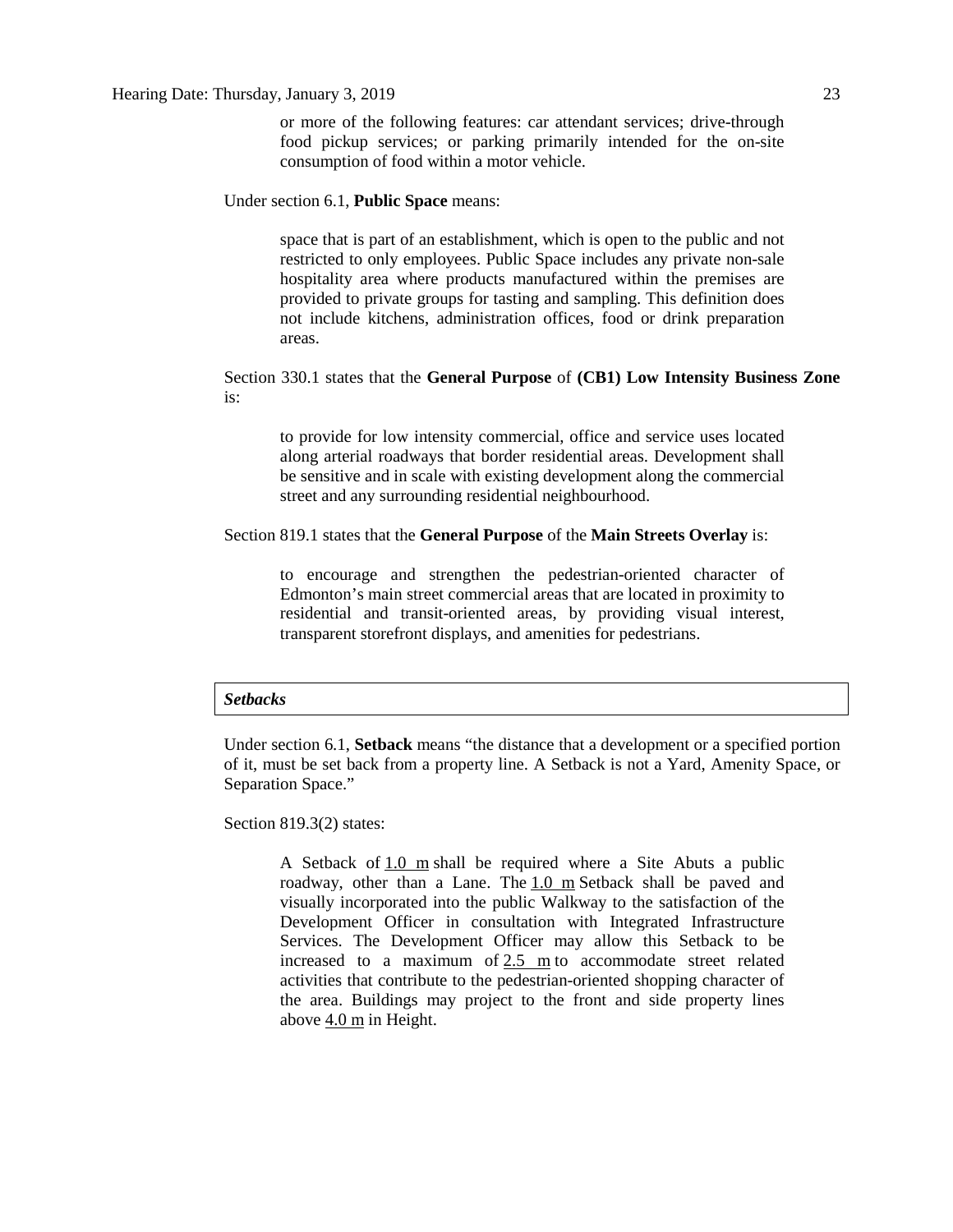### **Development Officer's Determination**

**1. Setback Along Public Roadway- Proposed 0.84m setback from property line abutting 109 Street, instead of 1.0m (Section 819.3.2).**  [unedited]

Section 819.3(4) states:

On all Sites Abutting a Zone that allows Single Detached Housing as a Permitted Use or a Zone that allows for Row Housing as a Permitted Use:

a. The minimum Setback Abutting the residential Zone shall be 6.0 [m;](javascript:void(0);) and

b. …

### **Development Officer's Determination**

**2. Setback from a Residential Zone - The Setback is a minimum of 1.7m from the abutting Residential Zone to the East, instead of 6.0m (Reference Section 819.3.4.a)** [unedited]

### *Community Consultation*

Section 819.3(28) states:

When the Development Officer determines that a Development Permit application does not comply with the regulations contained in this Overlay:

- a. the Development Officer shall send notice to the municipal address and assessed owners of land wholly or partly located within a distance of 60.0 m of the Site of the proposed development, and the President of each affected Community League and each Business Improvement Area Association operating within the distance described above to outline any requested variances to the Overlay and solicit comments directly related to the proposed variance;
- b. the Development Officer shall not render a decision on the Development Permit application until 21 days after notice has been mailed, unless the Development Officer receives feedback from all specified recipients; and
- c. the Development Officer shall consider any comments directly related to the proposed variance when determining whether to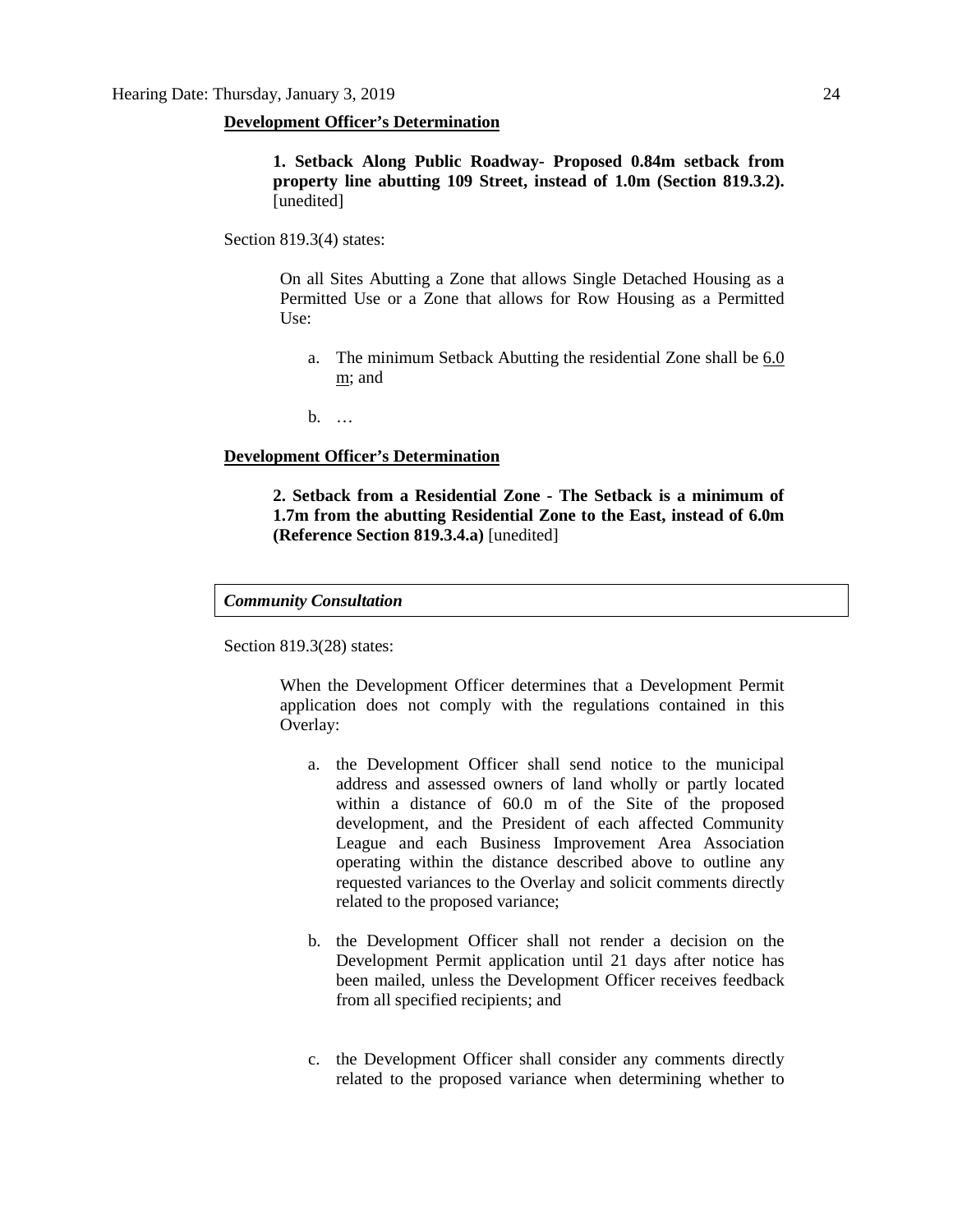approve the Development Permit application in accordance with [Section 11.3.](https://webdocs.edmonton.ca/InfraPlan/zoningbylaw/ZoningBylaw/Part1/Administrative/11__Authority_and_Responsibility_of_the_Development_Officer.htm)

### *Previous Subdivision and Development Appeal Board Decisions*

| <b>Application Number</b> | <b>Description</b>          | <b>Decision</b>              |
|---------------------------|-----------------------------|------------------------------|
| SDAB-D-16-117             | To permit a Freestanding    | May 26, 2016; The appeal is  |
|                           | Off-Premises Sign, existing | DENIED and the decision of   |
|                           | without permits (Outfront   | the Development Authority is |
|                           | Media).                     | CONFIRMED.<br>The            |
|                           |                             | development is REFUSED.      |
| $SDAB-D-09-175$           | To<br>exterior<br>construct | August 28, 2009; that the    |
|                           | alterations to a Restaurant | appeal be ALLOWED and the    |
|                           | with a Drive-through Food   | DEVELOPMENT REFUSED.         |
|                           | Service (McDonald's,        |                              |
|                           | install new customer order  |                              |
|                           | display and close order     |                              |
|                           | booth).                     |                              |

## Notice to Applicant/Appellant

Provincial legislation requires that the Subdivision and Development Appeal Board issue its official decision in writing within fifteen days of the conclusion of the hearing.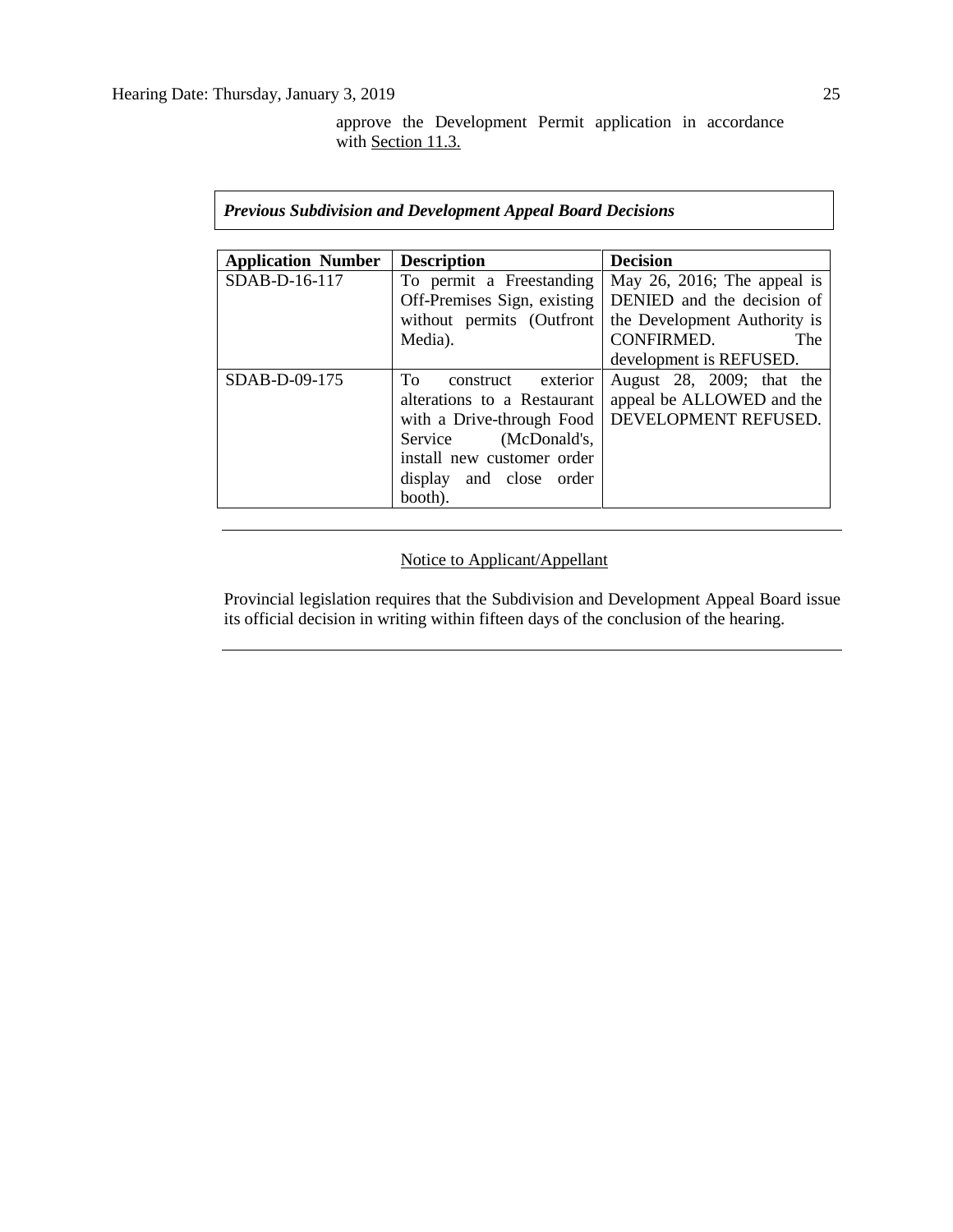| <b>Imonton</b>                                                                                | Project Number: 263121901-001<br>Application Date:<br>SEP 26, 2017<br>Printed:<br>December 10, 2018 at 12:50 PM<br>Page:<br>$1$ of $4$                                                                                                        |
|-----------------------------------------------------------------------------------------------|-----------------------------------------------------------------------------------------------------------------------------------------------------------------------------------------------------------------------------------------------|
|                                                                                               | <b>Major Development Permit</b>                                                                                                                                                                                                               |
| the limitations and conditions of this permit, of the Edmonton Zoning Bylaw 12800 as amended. | This document is a record of a Development Permit application, and a record of the decision for the undertaking described below, subject to                                                                                                   |
| Applicant                                                                                     | Property Address(es) and Legal Description(s)                                                                                                                                                                                                 |
|                                                                                               | 8415 - 109 STREET NW                                                                                                                                                                                                                          |
|                                                                                               | Plan N4000R Blk 178 Lots 16-20                                                                                                                                                                                                                |
|                                                                                               | Specific Address(es)                                                                                                                                                                                                                          |
|                                                                                               | Suite:<br>8415 - 109 STREET NW                                                                                                                                                                                                                |
|                                                                                               | Entryway: 8415 - 109 STREET NW                                                                                                                                                                                                                |
|                                                                                               | Building:<br>8415 - 109 STREET NW                                                                                                                                                                                                             |
| <b>Scope of Permit</b>                                                                        |                                                                                                                                                                                                                                               |
|                                                                                               | To construct interior and exterior alterations to a Restaurant and Drive-in Food Service (facade improvement, reconfigure parking area<br>and drive-in, improved Landscaping, and construct a covered patio; Public Area: 152m2). (McDonalds) |
| <b>Permit Details</b>                                                                         |                                                                                                                                                                                                                                               |
| Class of Permit: Class B                                                                      | Contact Person:                                                                                                                                                                                                                               |
| Gross Floor Area (sq.m.): 323.4                                                               | Lot Grading Needed?: Y                                                                                                                                                                                                                        |
| New Sewer Service Required: Y                                                                 | NumberOfMainFloorDwellings: 0                                                                                                                                                                                                                 |
| Site Area (sq. m.): 2146.43                                                                   | Stat. Plan Overlay/Annex Area: Main Street Overlay                                                                                                                                                                                            |
| I/We certify that the above noted details are correct.                                        |                                                                                                                                                                                                                                               |
|                                                                                               |                                                                                                                                                                                                                                               |
| Applicant signature:                                                                          |                                                                                                                                                                                                                                               |
| <b>Development Permit Decision</b>                                                            |                                                                                                                                                                                                                                               |
| Approved                                                                                      |                                                                                                                                                                                                                                               |
| Issue Date: Nov 13, 2018 Development Authority: ADAMS, PAUL                                   |                                                                                                                                                                                                                                               |
|                                                                                               |                                                                                                                                                                                                                                               |
|                                                                                               |                                                                                                                                                                                                                                               |
|                                                                                               |                                                                                                                                                                                                                                               |
|                                                                                               |                                                                                                                                                                                                                                               |
|                                                                                               |                                                                                                                                                                                                                                               |
|                                                                                               |                                                                                                                                                                                                                                               |
|                                                                                               |                                                                                                                                                                                                                                               |
|                                                                                               |                                                                                                                                                                                                                                               |
|                                                                                               |                                                                                                                                                                                                                                               |
|                                                                                               |                                                                                                                                                                                                                                               |
|                                                                                               |                                                                                                                                                                                                                                               |
|                                                                                               |                                                                                                                                                                                                                                               |
|                                                                                               |                                                                                                                                                                                                                                               |
|                                                                                               |                                                                                                                                                                                                                                               |
|                                                                                               |                                                                                                                                                                                                                                               |
|                                                                                               |                                                                                                                                                                                                                                               |
|                                                                                               |                                                                                                                                                                                                                                               |
|                                                                                               |                                                                                                                                                                                                                                               |
|                                                                                               |                                                                                                                                                                                                                                               |
|                                                                                               |                                                                                                                                                                                                                                               |
|                                                                                               |                                                                                                                                                                                                                                               |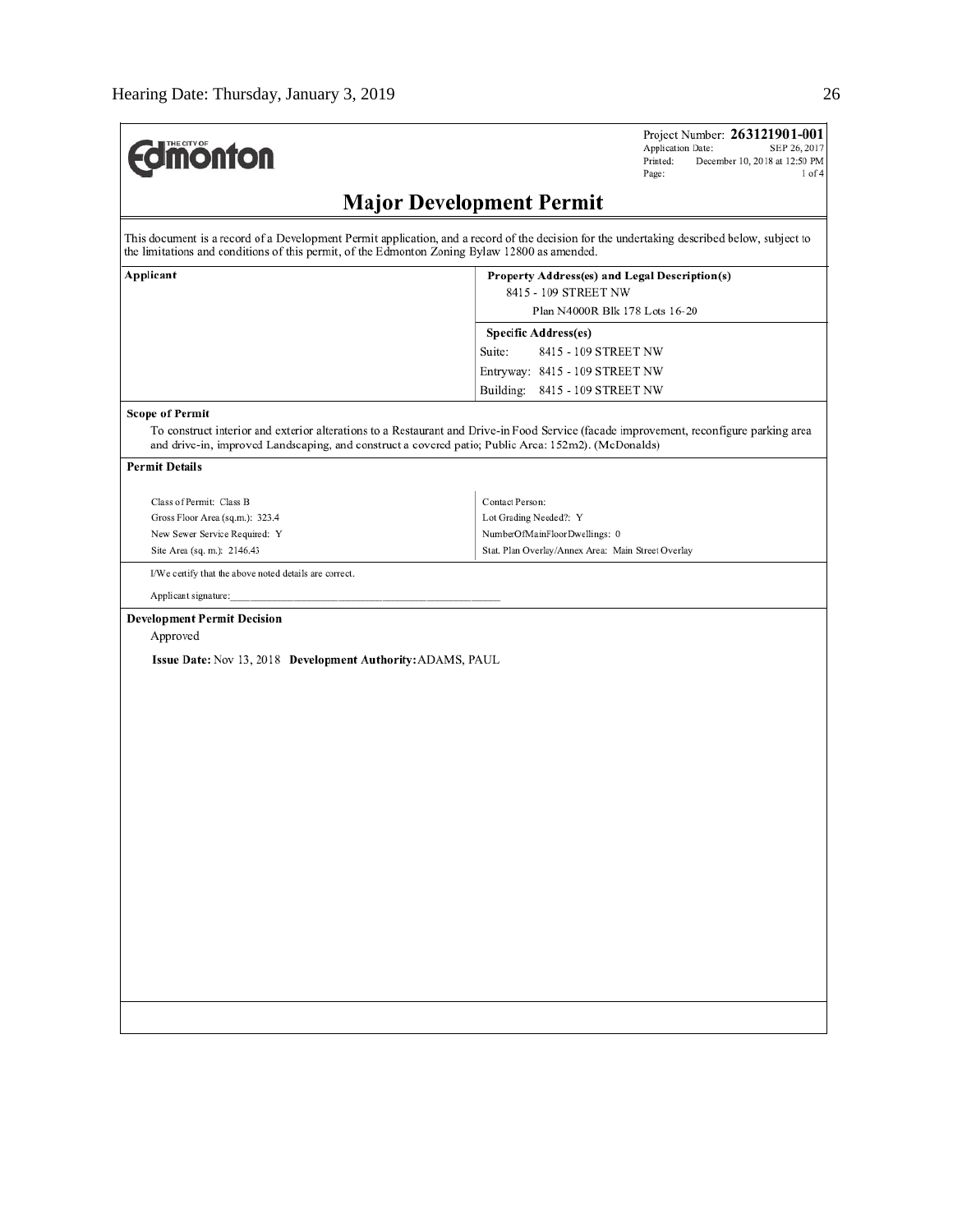| <b><i><u><u>monton</u></u></i></b>                                                                                                                                                                                                                                                                                                                                                                                                                                                                                                                                                           | Project Number: 263121901-001<br>Application Date:<br>SEP 26, 2017<br>Printed:<br>December 10, 2018 at 12:50 PM<br>Page:<br>$2$ of $4$ |
|----------------------------------------------------------------------------------------------------------------------------------------------------------------------------------------------------------------------------------------------------------------------------------------------------------------------------------------------------------------------------------------------------------------------------------------------------------------------------------------------------------------------------------------------------------------------------------------------|----------------------------------------------------------------------------------------------------------------------------------------|
| <b>Major Development Permit</b>                                                                                                                                                                                                                                                                                                                                                                                                                                                                                                                                                              |                                                                                                                                        |
| <b>Subject to the Following Conditions</b><br>1. PRIOR TO THE RELEASE OF DRAWINGS FOR BUILDING PERMIT REVIEW, the applicant or property owner shall pay a<br>Lot Grading Fee of \$227.00.                                                                                                                                                                                                                                                                                                                                                                                                    |                                                                                                                                        |
| 2. PRIOR TO THE RELEASE OF DRAWINGS FOR BUILDING PERMIT REVIEW, the applicant or property owner shall pay a<br>Sanitary Sewer Trunk Charge fee of \$1680.75. All assessments are based upon information currently available to the City. The<br>SSTC charges are quoted for the calendar year in which the development permit is granted. The final applicable rate is subject to<br>change based on the year in which the payment is collected by the City of Edmonton.                                                                                                                     |                                                                                                                                        |
| 3. All access locations and curb crossings shall have the approval of Transportation Services. (Reference Section 53.1)                                                                                                                                                                                                                                                                                                                                                                                                                                                                      |                                                                                                                                        |
| a. The proposed hard surfacing along 109 Street within road right-of-way, as shown on the Enclosure, is acceptable to Subdivision<br>Planning. Prior to construction, the owner/applicant must contact Annie Duong of Development Inspections at 780-496-1799 a<br>minimum of 48 hours in advance to arrange for inspection of the hard surfacing.                                                                                                                                                                                                                                           |                                                                                                                                        |
| b. There is an existing traffic signal pole and pedestal within road right-of-way that may be affected by installation of the proposed<br>hard surfacing, as shown on the Enclosure. The owner/applicant should contact Lori David of Network Operations at 780-496-<br>2670 for more information.                                                                                                                                                                                                                                                                                           |                                                                                                                                        |
| c. There may be utilities within road right-of-way not specified that must be considered during construction. The owner/applicant is<br>responsible for the location of all underground and above ground utilities and maintaining required clearances as specified by the<br>utility companies. Alberta One-Call (1-800-242-3447) and Shaw Cable (1-866-344-7429; www.digshaw.ca) should be contacted at<br>least two weeks prior to the work beginning to have utilities located. Any costs associated with relocations and/or removals shall be<br>at the expense of the owner/applicant. |                                                                                                                                        |
| d. Any Hoarding or Construction taking place on Road Right-of-Way (ROW) requires an OSCAM (On-Street Construction and<br>Maintenance) Permit. OSCAM. Permit applications require Transportation Management Plan (TMP) information. The TMP must<br>include:                                                                                                                                                                                                                                                                                                                                  |                                                                                                                                        |
| •the Start / Finish date of project;<br>·accommodation of pedestrian connectivity during all phases of construction for access to the adjacent roadways and intersections;<br>•accommodation of vehicles during construction;<br>confirmation of lay down area within legal road right of way if required;<br>•confirmation of sidewalk and / or boulevard crossings for temporarily site access.                                                                                                                                                                                            |                                                                                                                                        |
| It should be noted that the hoarding must not damage boulevard trees. The owner or Prime Contractor must apply for an                                                                                                                                                                                                                                                                                                                                                                                                                                                                        |                                                                                                                                        |
| O.S.C.A.M. online at:<br>https://www.edmonton.ca/business economy/licences permits/oscam-permit-request.aspx,<br>https://www.edmonton.ca/documents/ConstructionSafety.pdf                                                                                                                                                                                                                                                                                                                                                                                                                    |                                                                                                                                        |
| e. Any alley, sidewalk or boulevard damage occurring as a result of construction traffic must be restored to the satisfaction of<br>Development Inspections, as per Section 15.5(f) of the Zoning Bylaw. All expenses incurred for repair are to be borne by the<br>owner/applicant.                                                                                                                                                                                                                                                                                                         |                                                                                                                                        |
| 4. Landscaping shall be in accordance with the approved landscaping plan and Section 55 of the Zoning Bylaw, to the satisfaction<br>of the Development Officer.                                                                                                                                                                                                                                                                                                                                                                                                                              |                                                                                                                                        |
| A. Any changes to an approved Landscape Plan require the approval of the Development Officer prior to the Landscaping being<br>installed.                                                                                                                                                                                                                                                                                                                                                                                                                                                    |                                                                                                                                        |
| B. Landscaping shall be maintained in a healthy condition for a minimum of 24 months after the landscaping has been installed, to<br>the satisfaction of the Development Officer.                                                                                                                                                                                                                                                                                                                                                                                                            |                                                                                                                                        |
| C. A Guaranteed Landscaping Security shall be provided to the City of Edmonton at the time of Development Permit Inspection, to<br>the satisfaction of the Development Officer.                                                                                                                                                                                                                                                                                                                                                                                                              |                                                                                                                                        |
|                                                                                                                                                                                                                                                                                                                                                                                                                                                                                                                                                                                              |                                                                                                                                        |
|                                                                                                                                                                                                                                                                                                                                                                                                                                                                                                                                                                                              |                                                                                                                                        |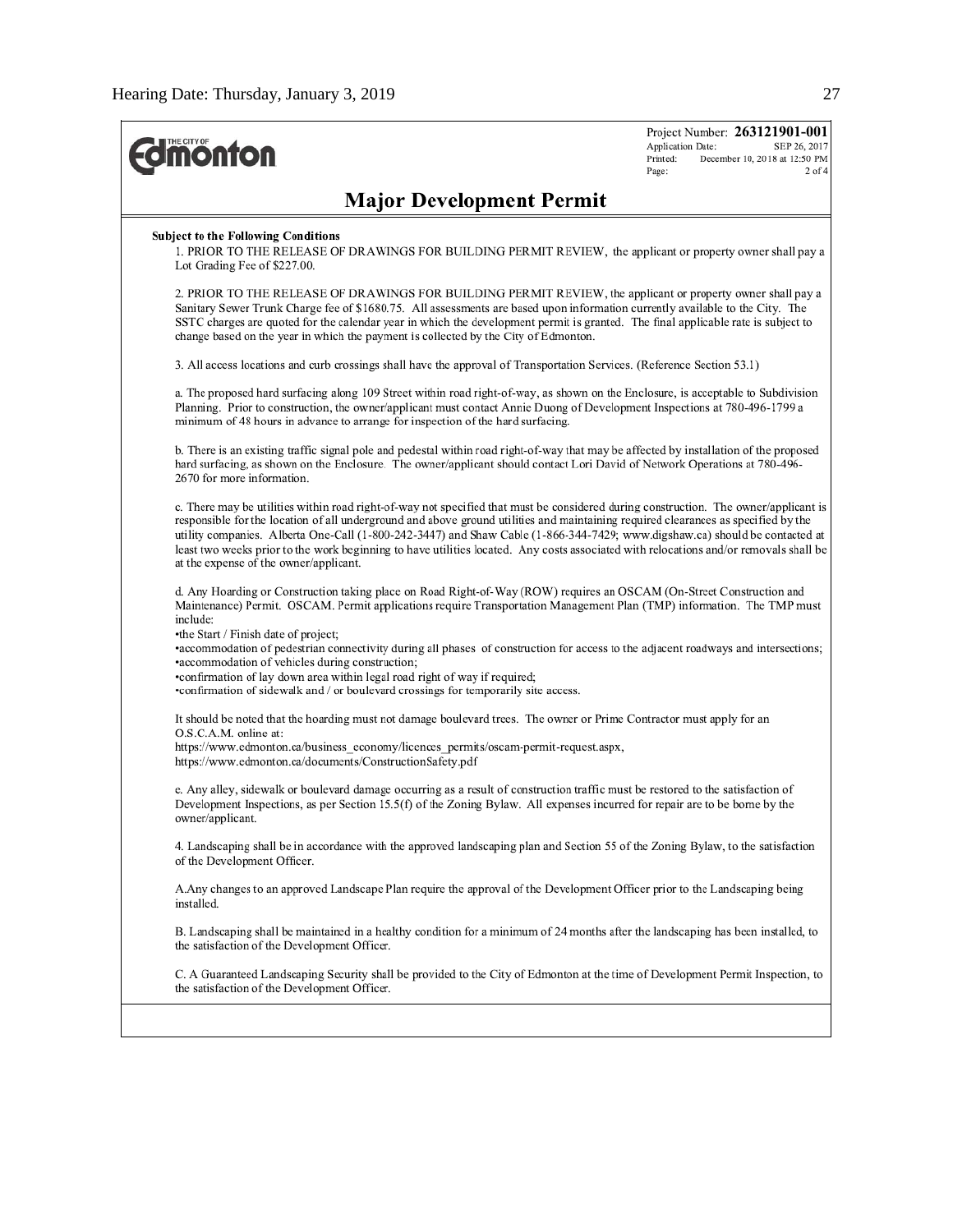| <b><i><u><u>monton</u></u></i></b>                                                                                                                                                                                                                                                                                                                                                                                                                                                            | Project Number: 263121901-001<br>Application Date:<br>SEP 26, 2017<br>December 10, 2018 at 12:50 PM<br>Printed:<br>Page:<br>$3$ of $4$ |
|-----------------------------------------------------------------------------------------------------------------------------------------------------------------------------------------------------------------------------------------------------------------------------------------------------------------------------------------------------------------------------------------------------------------------------------------------------------------------------------------------|----------------------------------------------------------------------------------------------------------------------------------------|
| <b>Major Development Permit</b>                                                                                                                                                                                                                                                                                                                                                                                                                                                               |                                                                                                                                        |
| 5. All required parking and loading facilities shall only be used for the purpose of accommodating the vehicles of clients,<br>customers, employees, members, residents or visitors in connection with the building or Use for which the parking and loading<br>facilities are provided, and the parking and loading facilities shall not be used for driveways, access or egress, commercial repair<br>work, display, sale or storage of goods of any kind. (Reference Section 54.1.1.c)     |                                                                                                                                        |
| 6. The off-street parking, loading and unloading (including aisles or driveways) shall be hardsurfaced, curbed, drained and<br>maintained in accordance to Section 54.6.                                                                                                                                                                                                                                                                                                                      |                                                                                                                                        |
| 7. Any outdoor lighting for any development shall be located and arranged so that no direct rays of light are directed at any<br>adjoining properties, or interfere with the effectiveness of any traffic control devices. (Reference Section 51)                                                                                                                                                                                                                                             |                                                                                                                                        |
| 8. All outdoor trash collection areas shall be located and screened to the satisfaction of the Development Officer in accordance with<br>Sections $55(4)$ & $(5)$ .                                                                                                                                                                                                                                                                                                                           |                                                                                                                                        |
| 9. Bicycle parking shall be provided in accordance to Section 54.3 and to the satisfaction of the Development Officer.                                                                                                                                                                                                                                                                                                                                                                        |                                                                                                                                        |
| 10. A 1.8m tall wood screen fence shall be required to screen the site from along the East and South property lines to the<br>Satisfaction of the Development Officer. (Reference Sections 819.3.8 & 72.2.8.c.i)                                                                                                                                                                                                                                                                              |                                                                                                                                        |
| 11. A Comprehensive Sign Design Plan shall be required for all Signs on this Site. All future and current Signage shall comply with<br>this Comprehensive Sign Design Plan. (Reference Section 819.3.26)                                                                                                                                                                                                                                                                                      |                                                                                                                                        |
| <b>ADVISEMENTS:</b>                                                                                                                                                                                                                                                                                                                                                                                                                                                                           |                                                                                                                                        |
| a. This Development Permit is NOT valid until the Notification Period expires in accordance to Section 21.1. (Reference Section<br>17.1)                                                                                                                                                                                                                                                                                                                                                      |                                                                                                                                        |
| b. This Development Permit is NOT a Business Licence. A separate application must be made for a Business Licence. Please<br>contact the 311 Call Centre (780-442-5311) for further information.                                                                                                                                                                                                                                                                                               |                                                                                                                                        |
| c. Signs require separate Development Applications.                                                                                                                                                                                                                                                                                                                                                                                                                                           |                                                                                                                                        |
| d. A building permit is required for any construction or change in Use of a building. For a building permit, and prior to the plans<br>examination review, you require construction drawings and the payment of fees. Please contact the 311 Call Centre (780-442-5311)<br>for further information.                                                                                                                                                                                           |                                                                                                                                        |
| e. The City of Edmonton does not conduct independent environmental checks of land within the City. If you are concerned about<br>the suitability of this property for any purpose, you should conduct your own tests and reviews. The City of Edmonton, in issuing<br>this Development Permit, makes no representations and offers no warranties as to the suitability of the property for any purpose or<br>as to the presence or absence of any environmental contaminants on the property. |                                                                                                                                        |
| f. An approved Development Permit means that the proposed development has been reviewed against the provisions of this bylaw.<br>It does not remove obligations to conform with other legislation, bylaws or land title instruments including, but not limited to, the<br>Municipal Government Act, the Safety Codes Act or any caveats, restrictive covenants or easements that might be attached to the<br>Site. (Reference Section 5.2)                                                    |                                                                                                                                        |
| g. Unless otherwise stated, all above references to section numbers refer to the authority under the Edmonton Zoning Bylaw 12800<br>as amended.                                                                                                                                                                                                                                                                                                                                               |                                                                                                                                        |
| h. Upon the first Development Permit Inspection and determination that landscape construction has been completed in compliance<br>with the approved Landscape Plan, 20% of the approved Guaranteed Landscape Security shall be collected and retained for a period<br>of 24 months from the date of first Development Permit Inspection.                                                                                                                                                      |                                                                                                                                        |
|                                                                                                                                                                                                                                                                                                                                                                                                                                                                                               |                                                                                                                                        |
|                                                                                                                                                                                                                                                                                                                                                                                                                                                                                               |                                                                                                                                        |
|                                                                                                                                                                                                                                                                                                                                                                                                                                                                                               |                                                                                                                                        |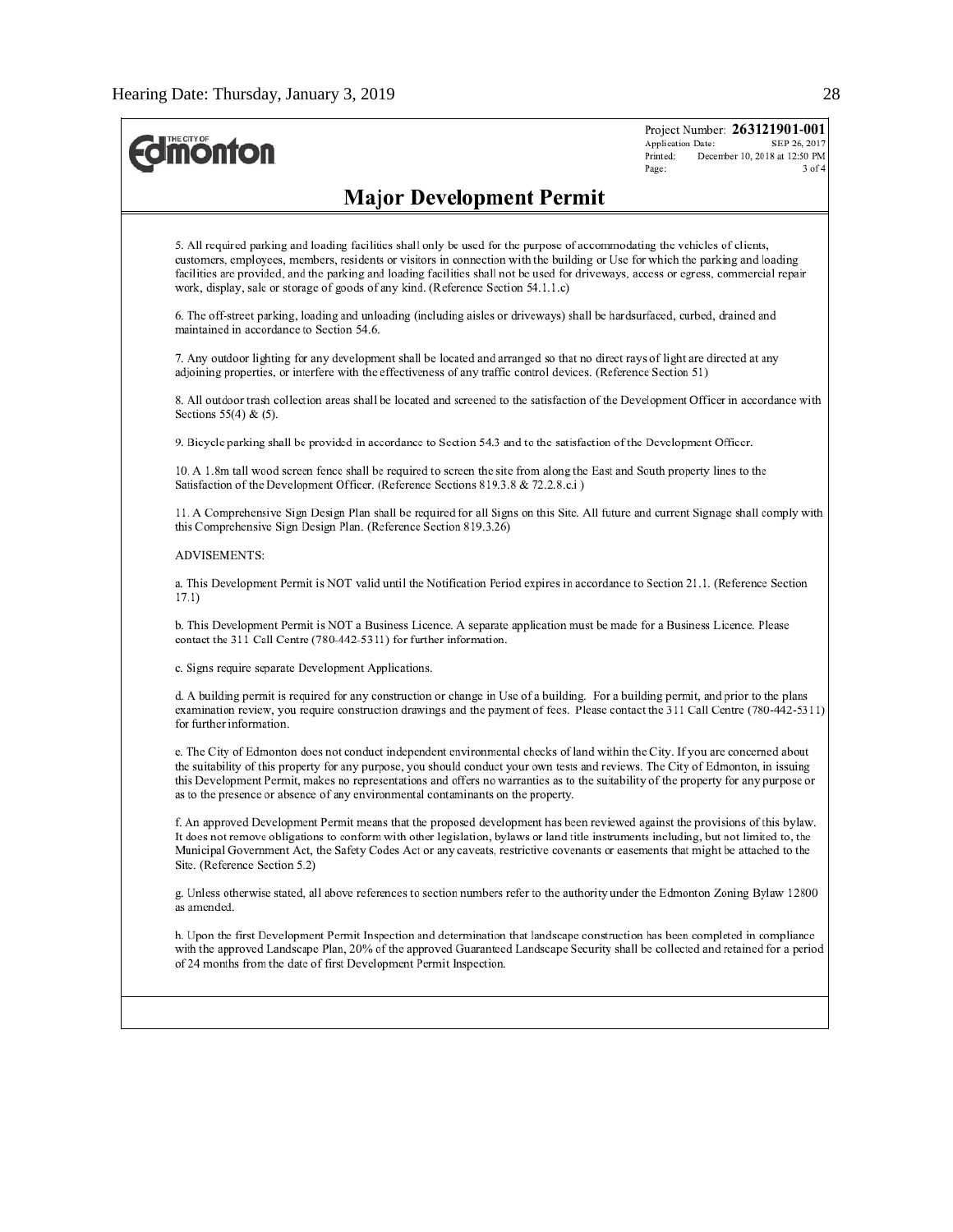| <b><i><u><u>monton</u></u></i></b>                        |                   |                                 |          | Project Number: 263121901-001<br>Application Date:<br>SEP 26, 2017<br>Printed:<br>December 10, 2018 at 12:50 PM<br>Page:<br>4 of 4                                                                                                                                    |
|-----------------------------------------------------------|-------------------|---------------------------------|----------|-----------------------------------------------------------------------------------------------------------------------------------------------------------------------------------------------------------------------------------------------------------------------|
|                                                           |                   | <b>Major Development Permit</b> |          |                                                                                                                                                                                                                                                                       |
| Security value.                                           |                   |                                 |          | i. Sites that are not completed or are not compliant with approved Landscape Plans at the first Development Permit Inspection, shall<br>be required to submit a Security for incomplete work, up to and including the full value of the approved Guaranteed Landscape |
| requires the review and approval of Subdivision Planning. |                   |                                 |          | j. Access from the site to 109 Street and 85 Avenue exists, as shown on the Enclosure. Any modification to the existing accesses                                                                                                                                      |
| accordance with the Main Streets Overlay.                 |                   |                                 |          | k. Upon future redevelopment of the site, the existing access to 109 Street may be required to be removed and filled-in in                                                                                                                                            |
| Variances                                                 |                   |                                 |          |                                                                                                                                                                                                                                                                       |
| 819.3.2).                                                 |                   |                                 |          | 1. Setback Along Public Roadway- Proposed 0.84m setback from property line abutting 109 Street, instead of 1.0m (Section                                                                                                                                              |
| 6.0m (Reference Section 819.3.4.a)                        |                   |                                 |          | 2. Setback from a Residential Zone - The Setback is a minimum of 1.7m from the abutting Residential Zone to the East, instead of                                                                                                                                      |
| <b>Rights of Appeal</b>                                   |                   |                                 |          |                                                                                                                                                                                                                                                                       |
| Amendment Act.                                            |                   |                                 |          | This approval is subject to the right of appeal as outlined in Chapter 24, Section 683 through 689 of the Municipal Government                                                                                                                                        |
| Notice Period Begins: Nov 20, 2018                        |                   | <b>Ends:</b> Dec 11, 2018       |          |                                                                                                                                                                                                                                                                       |
| Fees                                                      |                   |                                 |          |                                                                                                                                                                                                                                                                       |
|                                                           | <b>Fee Amount</b> | <b>Amount Paid</b>              | Receipt# | Date Paid                                                                                                                                                                                                                                                             |
| Development Permit Inspection Fee                         | \$500.00          | \$500.00                        | 04487578 | Sep 28, 2017                                                                                                                                                                                                                                                          |
| Major Dev. Application Fee                                | \$354.00          | \$354.00                        | 04487578 | Sep 28, 2017                                                                                                                                                                                                                                                          |
| Sanitary Sewer Trunk Fund 2012+                           | \$1,680.75        |                                 |          |                                                                                                                                                                                                                                                                       |
| Lot Grading Fee                                           | \$227.00          |                                 |          |                                                                                                                                                                                                                                                                       |
| Total GST Amount:                                         | \$0.00            |                                 |          |                                                                                                                                                                                                                                                                       |
| Totals for Permit:                                        | \$2,761.75        | \$854.00                        |          |                                                                                                                                                                                                                                                                       |
| $(S1,907.75$ outstanding)                                 |                   |                                 |          |                                                                                                                                                                                                                                                                       |
|                                                           |                   |                                 |          |                                                                                                                                                                                                                                                                       |
|                                                           |                   |                                 |          |                                                                                                                                                                                                                                                                       |
|                                                           |                   |                                 |          |                                                                                                                                                                                                                                                                       |
|                                                           |                   |                                 |          |                                                                                                                                                                                                                                                                       |
|                                                           |                   |                                 |          |                                                                                                                                                                                                                                                                       |
|                                                           |                   |                                 |          |                                                                                                                                                                                                                                                                       |
|                                                           |                   |                                 |          |                                                                                                                                                                                                                                                                       |
|                                                           |                   |                                 |          |                                                                                                                                                                                                                                                                       |
|                                                           |                   |                                 |          |                                                                                                                                                                                                                                                                       |
|                                                           |                   |                                 |          |                                                                                                                                                                                                                                                                       |
|                                                           |                   |                                 |          |                                                                                                                                                                                                                                                                       |
|                                                           |                   |                                 |          |                                                                                                                                                                                                                                                                       |
|                                                           |                   |                                 |          |                                                                                                                                                                                                                                                                       |
|                                                           |                   |                                 |          |                                                                                                                                                                                                                                                                       |
|                                                           |                   |                                 |          |                                                                                                                                                                                                                                                                       |
|                                                           |                   |                                 |          |                                                                                                                                                                                                                                                                       |
|                                                           |                   |                                 |          |                                                                                                                                                                                                                                                                       |
|                                                           |                   |                                 |          |                                                                                                                                                                                                                                                                       |
|                                                           |                   |                                 |          |                                                                                                                                                                                                                                                                       |
|                                                           |                   |                                 |          |                                                                                                                                                                                                                                                                       |